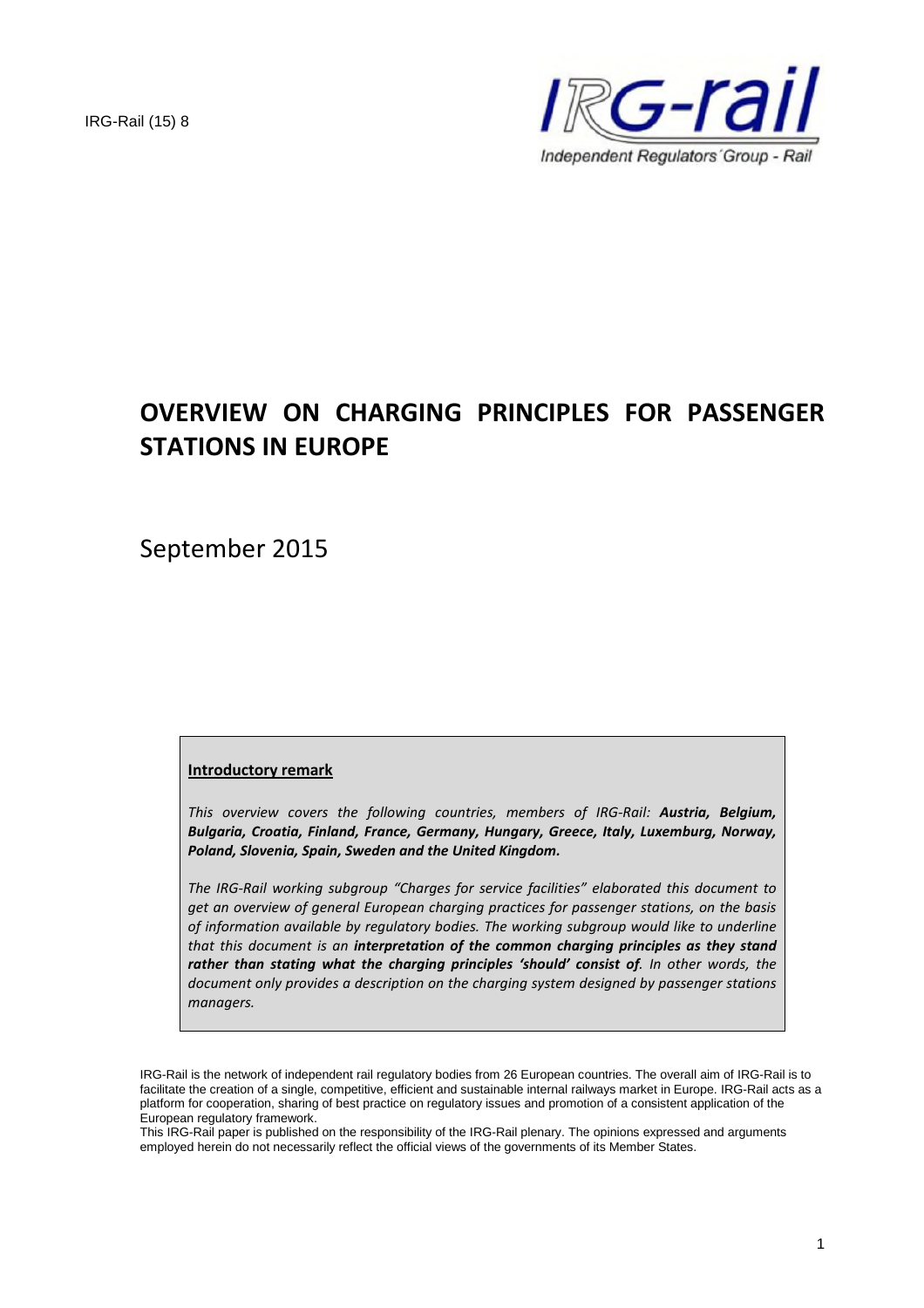

# **Table of content**

|            | <b>OVERVIEW ON CHARGING PRINCIPLES FOR PASSENGER STATIONS IN</b>               |
|------------|--------------------------------------------------------------------------------|
| 1.         |                                                                                |
| 1.1        |                                                                                |
| 1.2        |                                                                                |
| 2.         | Charging characteristics: general aspects of charging principles for passenger |
| <b>3.</b>  |                                                                                |
| 3.1        |                                                                                |
| 3.2        |                                                                                |
| 3.3        |                                                                                |
| 4.         |                                                                                |
| 5.         |                                                                                |
| 5.7        |                                                                                |
| 5.8        |                                                                                |
| 5.9        |                                                                                |
| 5.10       |                                                                                |
| 6.         |                                                                                |
| 6.1        |                                                                                |
| 6.2        |                                                                                |
| 6.3        |                                                                                |
| 7.         | Annex: Additional information on charging for passenger stations by IRG-Rail   |
|            |                                                                                |
| 7.1<br>7.2 | .15<br><b>Belgium</b>                                                          |
| 7.3        |                                                                                |
| 7.4        |                                                                                |
| 7.5        |                                                                                |
| 7.6        |                                                                                |
| 7.7        |                                                                                |
| 7.8        |                                                                                |
| 7.9        |                                                                                |
| 7.10       |                                                                                |
| 7.11       |                                                                                |
|            |                                                                                |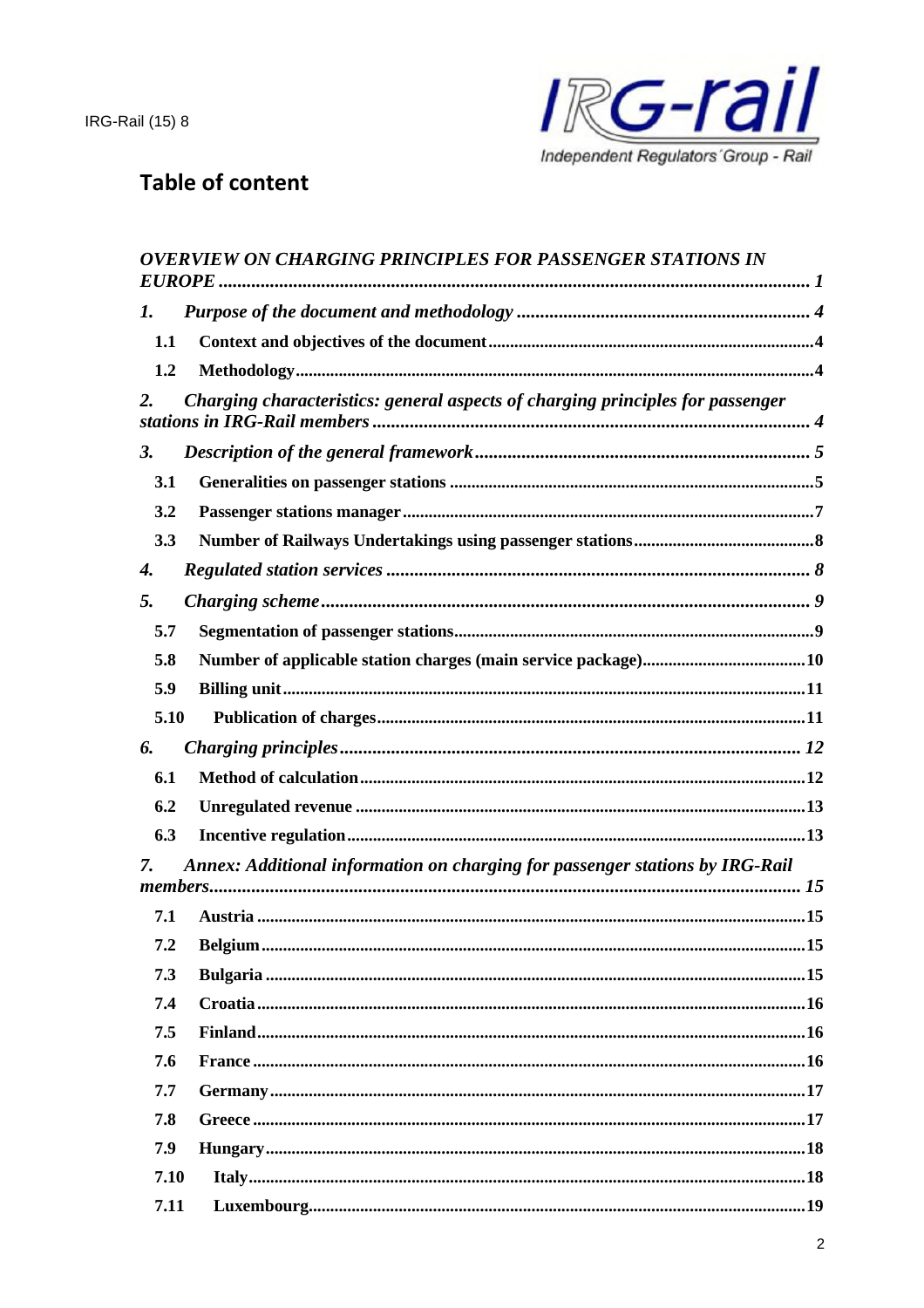

|      | muepenuent Regulators Group - Rail |
|------|------------------------------------|
|      |                                    |
| 7.13 |                                    |
| 7.14 |                                    |
| 7.15 |                                    |
| 7.16 |                                    |
|      |                                    |
|      |                                    |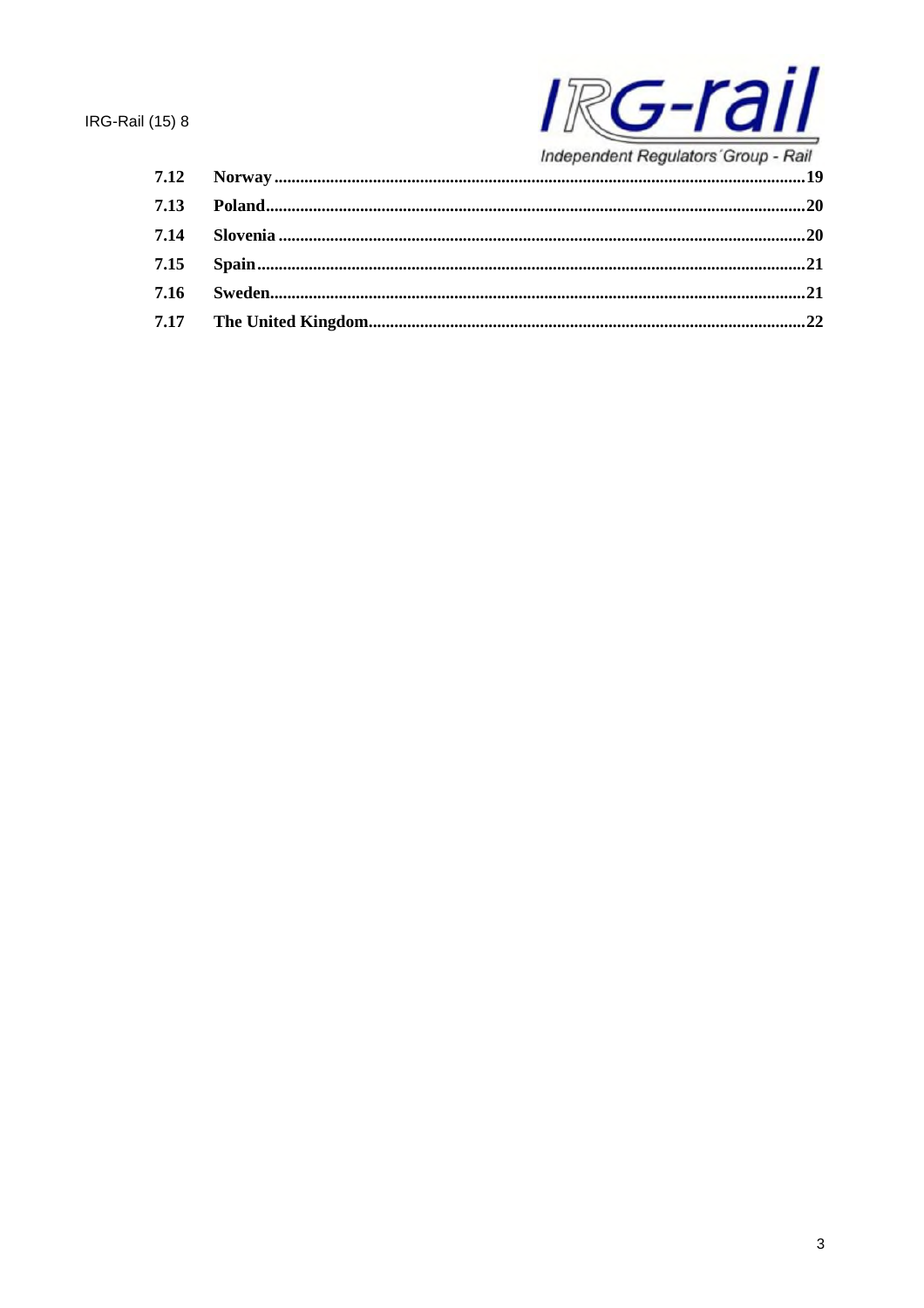

## *1. Purpose of the document and methodology*

#### *1.1 Context and objectives of the document*

The Directive 2012/34/EU had to be implemented by the Member States before 16.06.2015. As many Member States have implemented it only recently or have not implemented it yet, charging principles for passenger stations are still based in some countries on the principles outlined in the former directive (Directive 2001/14/EU). It is thus possible that some charging schemes will evolve in the coming months as a consequence of the Directive's transposition.

The purpose of this document is to present an overview of the charging approaches implemented in the Member States for passenger stations.

This work should help the IRG-Rail subgroup charging for service facilities to:

- get an overview of general European charging practices for service facilities and identify common practices in terms of passenger stations' charging;
- have a common understanding of the provisions laid down in the Directive 2012/34/EU regarding charging principles for service facilities.

### *1.2 Methodology*

The present document is the result of the analysis and the synthesis by the IRG-Rail subgroup and incorporates:

- information submitted by the IRG-Rail working subgroup members;
- the results of a questionnaire on charging for passenger stations developed by the members of the working subgroup.

In this document, an empty cell within a table means that the country didn't provide an answer.

## *2. Charging characteristics: general aspects of charging principles for passenger stations in IRG-Rail members*

The main charging principles laid down in Directive 2012/34/EU provide that:

- "The charge imposed for track access within service facilities referred to in point 2 of Annex II, and the supply of services in such facilities, shall not exceed the cost of providing it, plus a reasonable profit." (Article 31.7.)
- "Where services listed in points 3 and 4 of Annex II, as additional and ancillary services, are offered by only one supplier, the charge imposed for such a service shall not exceed the cost of providing it, plus a reasonable profit." (Article 31.8.)
- "reasonable profit means a rate of return on own capital that takes account of the risk, including that to revenue, or the absence of such risk, incurred by the operator of the service facility and is in line with the average rate for the sector concerned in recent years" (Article 3.17)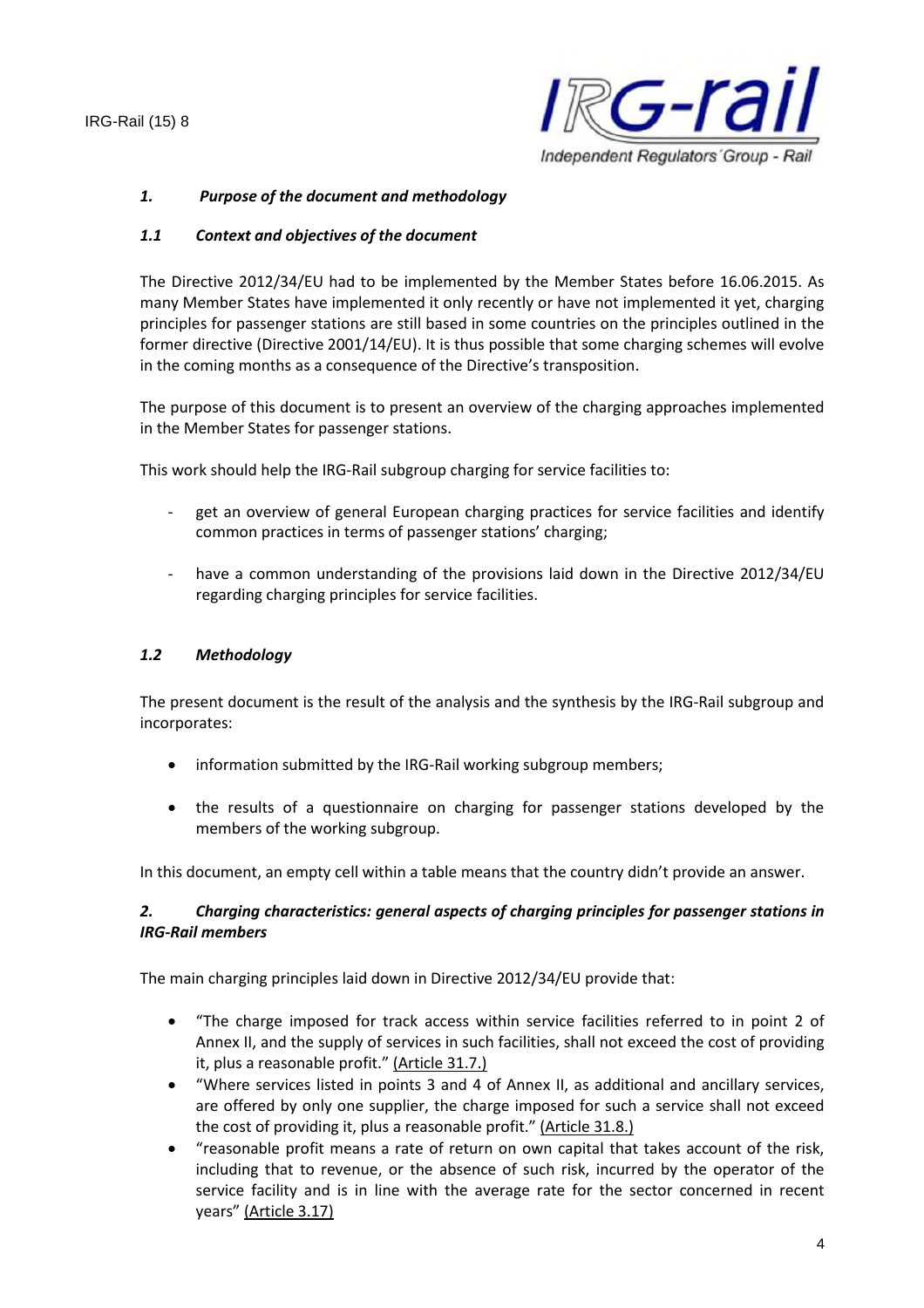

 "Operators of service facilities shall supply in a non-discriminatory manner to all railway undertakings access, including track access, to the facilities referred to in point 2 of Annex II, and to the services supplied in these facilities." (Article 13.2.)

First of all, the subgroup concludes that the management of passenger stations varies significantly from one country to the other. In the countries under review, about half of passenger stations are managed by the infrastructure manager (IM) and the other half by a passenger station manager. In the latter case, there can be one or more passenger station managers for all the stations in the country. The passenger station can be managed by the incumbent railway undertaking (group and/or related companies), another railway undertaking or private or public funds (partially or totally).

As a consequence the structure of charging systems can be very different. Furthermore, in some cases there is no specific charge for passenger stations since such charge is included in the charge for the use of infrastructure.

Presentations and discussions within the IRG-Rail charging working subgroup have highlighted the following common trends:

- In most of the countries under review, the charging models are based on the principle of full cost. In that case the methods used to set the charges are quite similar since the charging system aims at covering all the costs of the passenger station managers. In almost all countries the charges are set for a period of one year.
- Most countries use a classification of the stations for the setting of charges. This classification is often based on the number of passengers that use the station.
- In most of the countries, station charges are regulated and published and, in a few cases, they are negotiated. In most cases, the regulatory body gives an opinion on charges for passenger stations, this opinion is usually binding.

In contrast to these areas where a broad commonality of approaches exists, there are several important differences in the approach when regulating passenger stations charges in IRG-Rail countries:

- The number of station charges is extremely different from one country to the other and generally depends on the station type
- The unregulated revenues of the station are taken into account very differently in the regulated charging system: unregulated revenues can either be completely excluded from the regulated charging system, fully or partially taken into account.
- A few countries have implemented some incentive mechanisms. These take various forms; for example, efficiency targets in the estimation of charges or performance or quality targets.

## *3. Description of the general framework*

## *3.1 Generalities on passenger stations*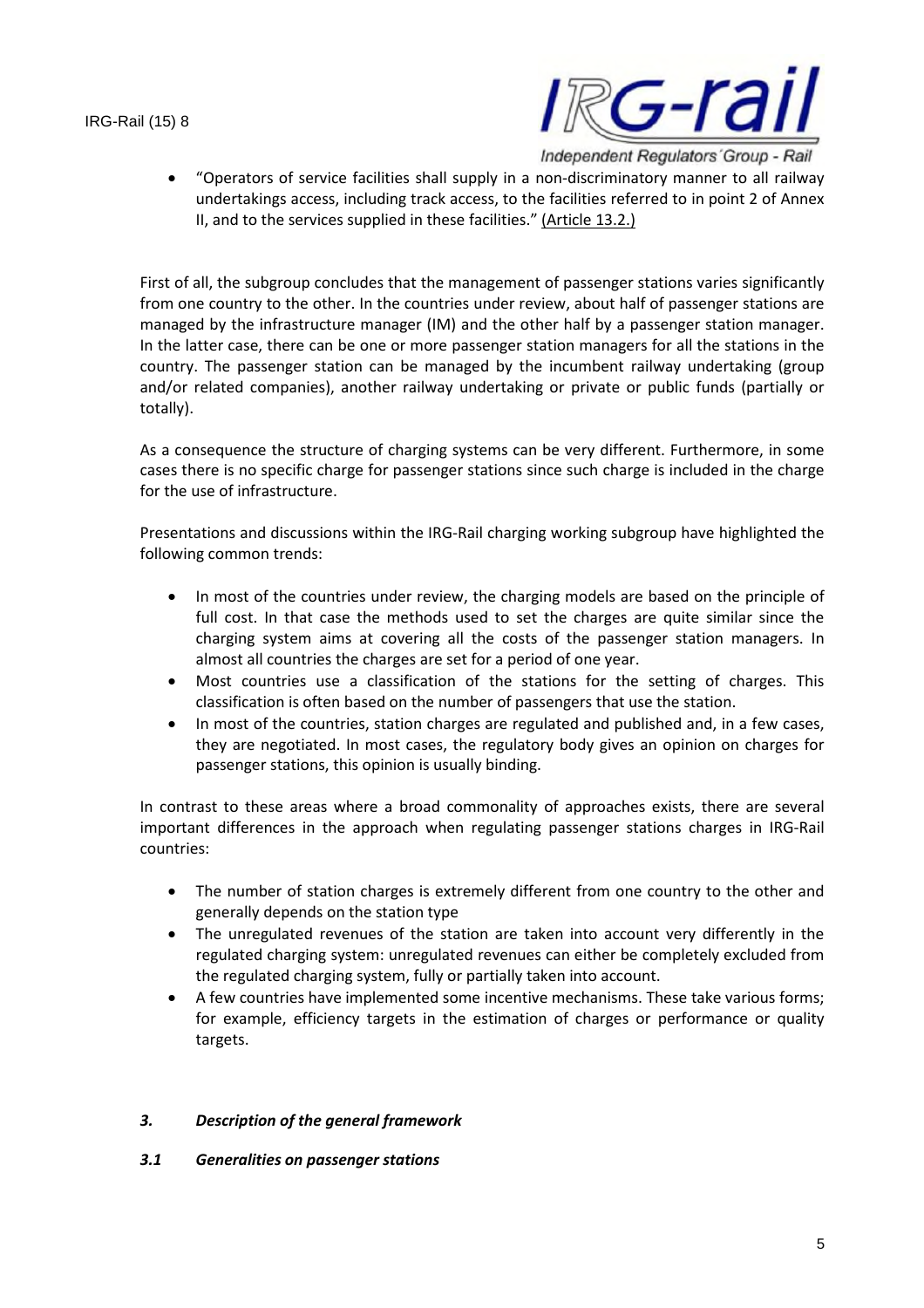

A brief quantitative description of the number of passenger stations in each country and their frequentation is presented in the table below. Due to the different time frames of collecting and publishing the data, the figures might not be completely consistent with the data published by the market monitoring group.

| <b>Year 2014</b>                | Number of passenger<br><b>stations</b> | Annual number of train<br><b>stops</b><br>(in millions) | Annual number of<br>passengers<br>(in millions) |
|---------------------------------|----------------------------------------|---------------------------------------------------------|-------------------------------------------------|
| <b>Austria</b>                  | 1 4 3 8                                | 20                                                      | 278                                             |
| <b>Belgium</b>                  | 550                                    |                                                         | 225                                             |
| <b>Bulgaria</b>                 | 299                                    |                                                         | 24.6                                            |
| <b>Croatia</b>                  | 507                                    |                                                         | 18                                              |
| <b>Finland</b>                  | 192                                    |                                                         | 68.3                                            |
| <b>France</b>                   | 3 0 2 9                                | 40                                                      | 1600                                            |
| Germany                         | 6547                                   | 152                                                     | 2700                                            |
| Greece                          | 376                                    |                                                         | 7.4                                             |
| <b>Hungary</b>                  | 1 3 6 7                                | 13.5                                                    | 146                                             |
| Ital $v1$                       | 2 2 6 0                                |                                                         | 855                                             |
| Luxembourg                      | 68                                     | 1.9                                                     | 21.5                                            |
| <b>Norway</b>                   | 336                                    |                                                         |                                                 |
| <b>Poland</b>                   | 2730                                   | 21                                                      | 269                                             |
| <b>Slovenia</b>                 | 273                                    |                                                         | 15.5                                            |
| <b>Spain</b>                    | 1939                                   |                                                         | 470                                             |
| <b>Sweden</b>                   | 136                                    |                                                         | 205                                             |
| <b>United</b><br><b>Kingdom</b> | 2 5 3 7                                | 89                                                      | 1 6 4 0                                         |



 $^1$  2012 year's data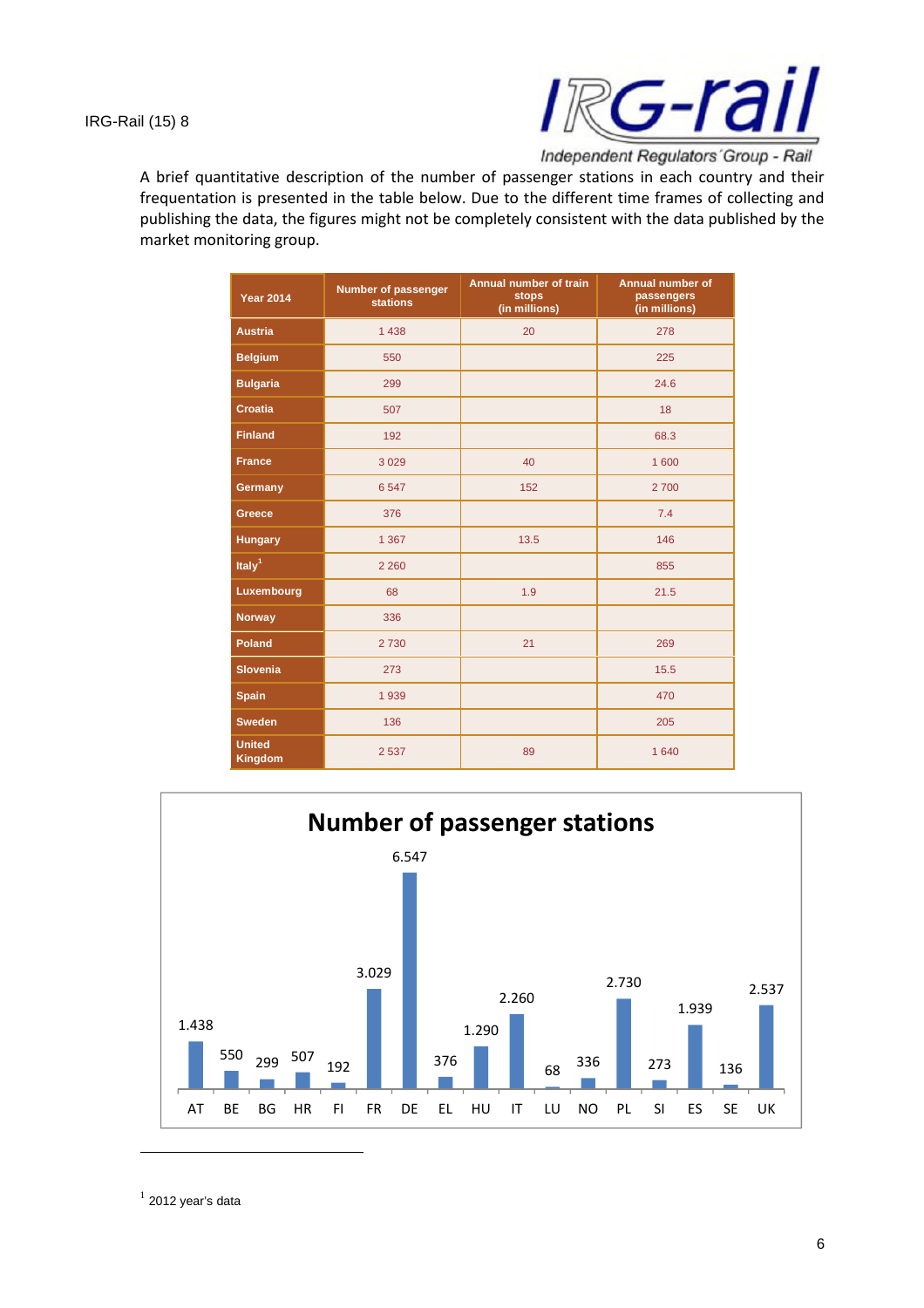

#### *3.2 Passenger stations manager*

This table presents the different types of entities that are responsible for the management of passenger stations.

|                                 | <b>IM</b>      | The incumbent RU and<br>related companies | <b>Other RUs</b> | <b>Others</b> |
|---------------------------------|----------------|-------------------------------------------|------------------|---------------|
| <b>Austria</b>                  | All            | ÷.                                        | ÷.               | ÷             |
| <b>Belgium</b>                  | <b>None</b>    | All                                       | ٠                | Ξ             |
| <b>Bulgaria</b>                 | All            | <b>None</b>                               | ٠                | ٠             |
| <b>Croatia</b>                  | All            | <b>None</b>                               | ÷                | ٠             |
| <b>Finland</b>                  | Some           | Some                                      | ä,               | Some          |
| <b>France</b>                   | <b>None</b>    | All                                       | Ξ                | ÷             |
| Germany                         | <b>None</b>    | Most <sup>2</sup>                         | Some             | Some          |
| <b>Greece</b>                   | All            | None                                      | $\omega$         | $\omega$      |
| <b>Hungary</b>                  | All            | $\omega$                                  | ٠                | ٠             |
| <b>Italy</b>                    | <b>Most</b>    | <b>Some</b>                               | Ξ                | <b>Some</b>   |
| Luxembourg                      | All            | $\omega$                                  | ÷                | ÷             |
| <b>Norway</b>                   | All            | $\omega$                                  | Ξ                | ÷             |
| <b>Poland</b>                   | <b>Most</b>    | <b>Some</b>                               | <b>None</b>      | Some          |
| <b>Slovenia</b>                 | All            | <b>None</b>                               | ÷,               | $\omega$      |
| <b>Spain</b>                    | All            | <b>None</b>                               | <b>None</b>      | <b>None</b>   |
| <b>Sweden</b>                   | $\blacksquare$ | ÷.                                        | ÷                | All           |
| <b>United</b><br><b>Kingdom</b> | Some           | ٠                                         | Some             | ٠             |

- In about half of the sample countries, the infrastructure manager is responsible for the management of all passenger stations.
- The case of Finland, France and Sweden is special in that the IM manages specifically platforms and access to platforms.
- In the UK, only the main larger stations are managed and operated by the mainline IM, the rest of stations, being a part of a franchise are managed by the franchised railway undertaking (RU).
- The presence of different managing entities depending on the stations can be observed in other Member States (e.g. Finland, Germany). Beside IMs and RUs, these entities may be local authorities, the State or private owners.
- For the remaining cases, the stations manager is either the incumbent or other RUs. In the case of the incumbent, the accounts are separated to ensure a minimum of independence, such as it is the case in Belgium and France.

 $^2$  The main stations manager is an independent company (DB Station&Service AG) in the same group as the incumbent RU (DB AG).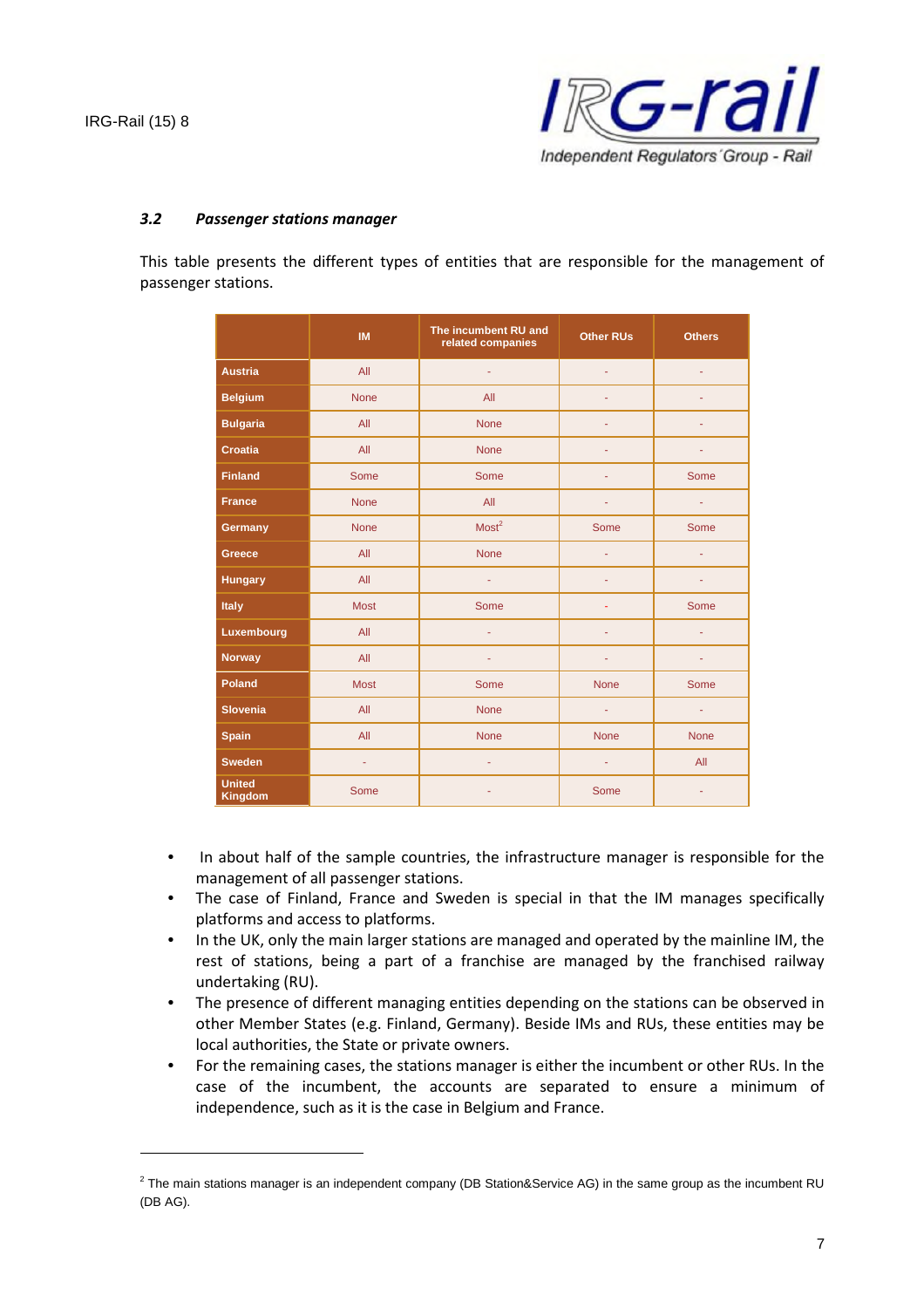

- In Germany, the stations manager is a company which, whilst in the same group as the incumbent RU and incumbent IM, is a legally independent company, i.e. a legally independent manager of service facilities;
- In Italy, the main stations are managed by two companies under the direct control of the parent company of the incumbent, with shares of 60%.

#### *3.3 Number of Railways Undertakings using passenger stations*

This table intends to provide information on the level of liberalization of the rail market. On the one hand, we considered that a Member State has multiple RUs when the market opening is to a certain extent completed. On the other hand, there is a limited number of RUs for instance when, apart from the incumbent, only few RUs operate international services (*e.g.* Belgium, France, Spain), intercity services (*e.g.* Austria) or short distance services (*e.g.* Greece). For further understanding of his table, it can be useful to refer to the detailed description of each country presented in the annex of this overview.

|                          | Single RU    | <b>Limited number of RUs</b> | <b>Multiple RUs</b><br>(open market) |
|--------------------------|--------------|------------------------------|--------------------------------------|
| <b>Austria</b>           |              |                              |                                      |
| <b>Belgium</b>           |              |                              |                                      |
| <b>Bulgaria</b>          | $\checkmark$ |                              |                                      |
| <b>Croatia</b>           |              |                              |                                      |
| <b>Finland</b>           |              |                              |                                      |
| <b>France</b>            |              |                              |                                      |
| Germany                  |              |                              |                                      |
| Greece                   |              |                              |                                      |
| <b>Hungary</b>           |              |                              |                                      |
| Italy                    |              |                              |                                      |
| Luxembourg               |              |                              |                                      |
| <b>Norway</b>            |              |                              |                                      |
| <b>Poland</b>            |              |                              |                                      |
| <b>Slovenia</b>          | $\checkmark$ |                              |                                      |
| <b>Spain</b>             |              |                              |                                      |
| <b>Sweden</b>            |              |                              |                                      |
| <b>United</b><br>Kingdom |              |                              |                                      |

## *4. Regulated station services*

Annex II of the Directive 2012/34/EU mentions some services provided in passenger stations: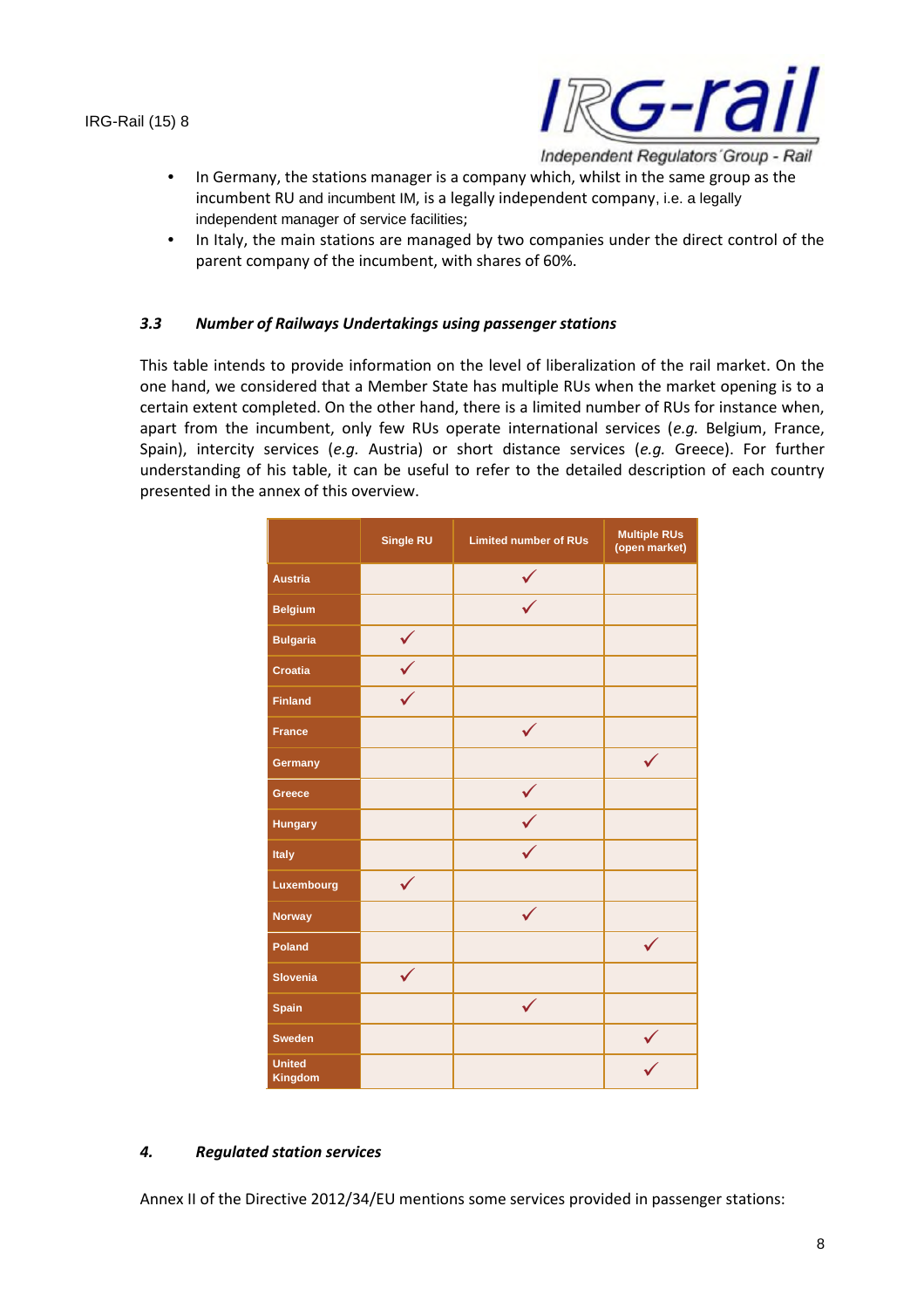

*"Access, including track access, shall be given to the following services facilities, when they exist, and to the services supplied in these facilities:*

*(a) passenger stations, their buildings and other facilities, including travel information display and suitable location for ticketing services;*

*(…)*

*Additional services may comprise: (…) pre-heating of passenger trains; (…) Ancillary services may comprise: (…) ticketing services in passenger stations; (…)"*

In most countries the basic service "package" in stations includes:

- the use of common spaces and equipment (furniture, lifts, escalators, toilets);
- reception , information and orientation system (audio and display);
- reception of persons with reduced mobility;
- other services such as heating, surveillance, lost & found etc.

Separate charging for premises (offices, desks or spaces for ticket sales, RU personnel, logistics, etc.) is applied in Austria, Bulgaria, France, Italy and Luxembourg.

Services that may be charged separately are:

- Heating and cooling of trains (Austria, France, Greece, Slovenia and Luxembourg);
- Reception of persons with reduced mobility (Italy);
- Placement of additional ticket machines (Germany);
- Other services such as:
	- o Announcement of trains in Poland;
	- o International zone services for trains crossing the Channel tunnel in France;
	- o Ancillary services e.g. local passenger train dispatching in Germany.

#### *5. Charging scheme*

The Charging scheme section only deals with charging issues related to the basic service package and not with additional services that could be charged separately.

#### *5.7 Segmentation of passenger stations*

|                 | <b>Segmentation</b> | Criteria                                                                                                                                           |  |
|-----------------|---------------------|----------------------------------------------------------------------------------------------------------------------------------------------------|--|
| <b>Austria</b>  | <b>Yes</b>          | Nb of passengers, service provided at the station and Nb platforms                                                                                 |  |
| <b>Belgium</b>  | <b>No</b>           |                                                                                                                                                    |  |
| <b>Bulgaria</b> |                     |                                                                                                                                                    |  |
| Croatia         | <b>Yes</b>          | <b>Train length</b>                                                                                                                                |  |
| <b>Finland</b>  | ٠                   |                                                                                                                                                    |  |
| <b>France</b>   | <b>Yes</b>          | Nb of passengers                                                                                                                                   |  |
| Germany         | <b>Yes</b>          | Nb of passengers / nb of platforms / nb of train stops / length of<br>platform                                                                     |  |
| Greece          | <b>Yes</b>          | Nb of passengers / Intermodality                                                                                                                   |  |
| <b>Hungary</b>  | <b>Yes</b>          | Properties of the infrastructure (e.g. nb of main lines; platform<br>features) / Equipment & service facilities (e.g. passenger info;<br>services) |  |
| <b>Italy</b>    | <b>No</b>           |                                                                                                                                                    |  |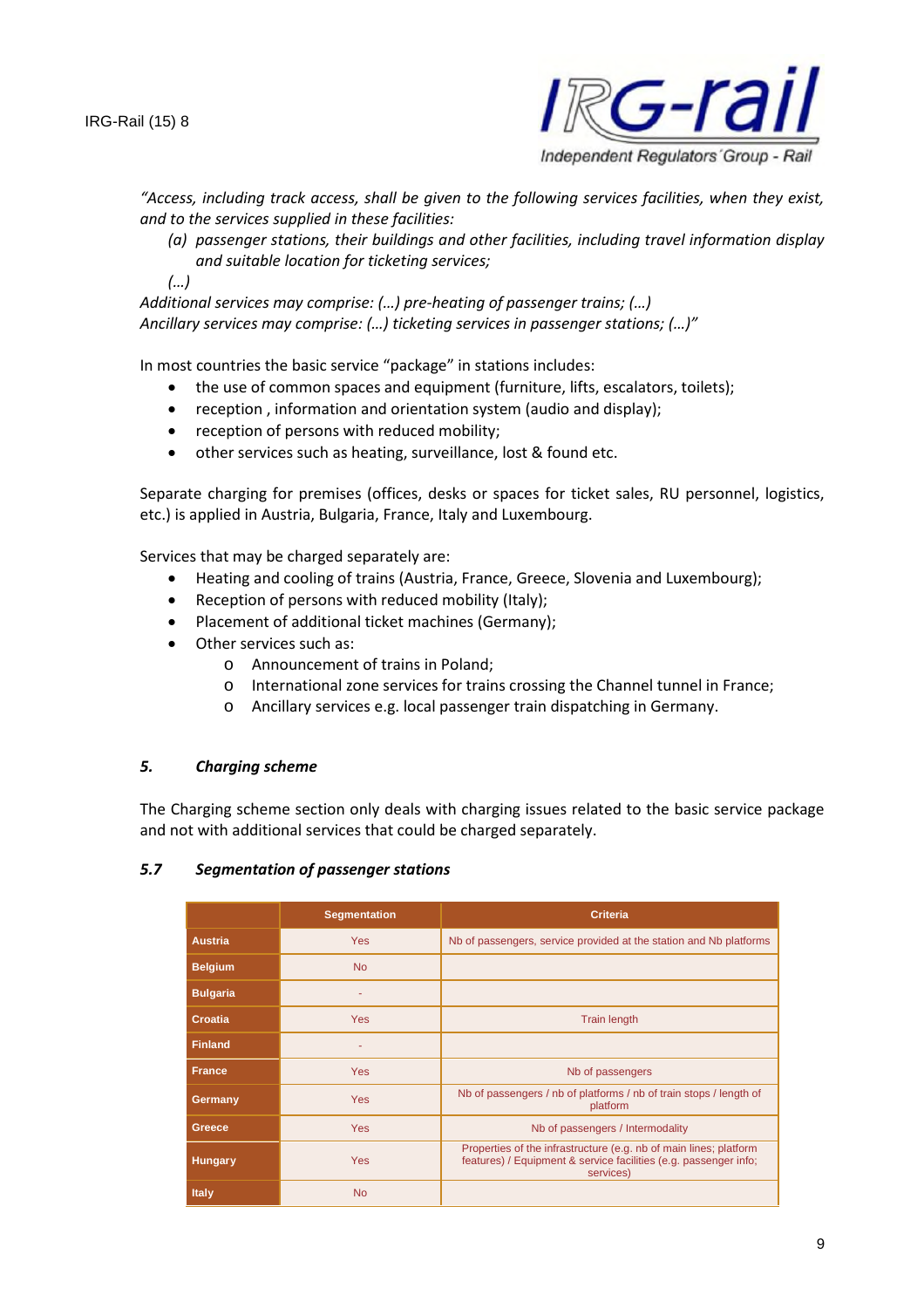

Independent Regulators' Group - Rail

| <b>Luxembourg</b>               | <b>No</b>  |                                                               |  |
|---------------------------------|------------|---------------------------------------------------------------|--|
| Norway                          | <b>No</b>  |                                                               |  |
| Poland                          | <b>Yes</b> | Nb of passengers                                              |  |
| <b>Slovenia</b>                 | <b>Yes</b> | Nb of passengers                                              |  |
| <b>Spain</b>                    | <b>Yes</b> | Nb of passengers and location (within high speed network).    |  |
| <b>Sweden</b>                   | <b>Yes</b> | Traffic and passenger flows, location and commercial activity |  |
| <b>United</b><br><b>Kingdom</b> | <b>Yes</b> | Nb of passengers                                              |  |

- Most of the countries classify stations in different categories
- When a segmentation exists it is usually based on the level of passengers using the station
- Only Austria, Germany and Greece use a multi-criteria basis

#### *5.8 Number of applicable station charges (main service package)*

|                                                                 | Number of applicable charges & modulations                                      |  |
|-----------------------------------------------------------------|---------------------------------------------------------------------------------|--|
| <b>Austria</b>                                                  | 66 tariffs                                                                      |  |
| <b>Belgium</b>                                                  | 1                                                                               |  |
| <b>Bulgaria</b>                                                 |                                                                                 |  |
| Croatia                                                         | Differs for each station                                                        |  |
| <b>Finland</b>                                                  |                                                                                 |  |
| <b>France</b>                                                   | 173 tariffs X 9 modulations                                                     |  |
| Germany                                                         | 196 tariffs X 2 modulations                                                     |  |
| included in the charges for the use of infrastructure<br>Greece |                                                                                 |  |
| <b>Hungary</b>                                                  | 4 station segments X 2 (stopping or origin/destination)                         |  |
| <b>Italy</b>                                                    | Track access is presently included in the charges for minimum access<br>package |  |
| Luxembourg<br>1 tariff $+$ extra fees for trains $> 27$ m       |                                                                                 |  |
| <b>Norway</b>                                                   | 2 (one that is zero, and one for the line Oslo – Oslo Airport)                  |  |
| Poland                                                          | 15 tariffs + extra fee depending on the method of announcement of trains        |  |
| <b>Slovenia</b>                                                 | 4 tariffs                                                                       |  |
| <b>Spain</b>                                                    | 3 tariffs (station types) x 4 modulation (length of the trip)                   |  |
| <b>Sweden</b>                                                   | 6 tariffs (station types) X 2 modulation (train types)                          |  |
| <b>United</b><br><b>Kingdom</b>                                 | Differs for each station                                                        |  |

- In the vast majority there is a specific charge for the use of the station : Austria, Belgium, Croatia, France, Finland, Germany, Luxembourg, Poland and the UK
- For Greece and Italy*,* the charge for the use of the station is included in the charges for the use of infrastructure
- France has a specific charge for the use of a platform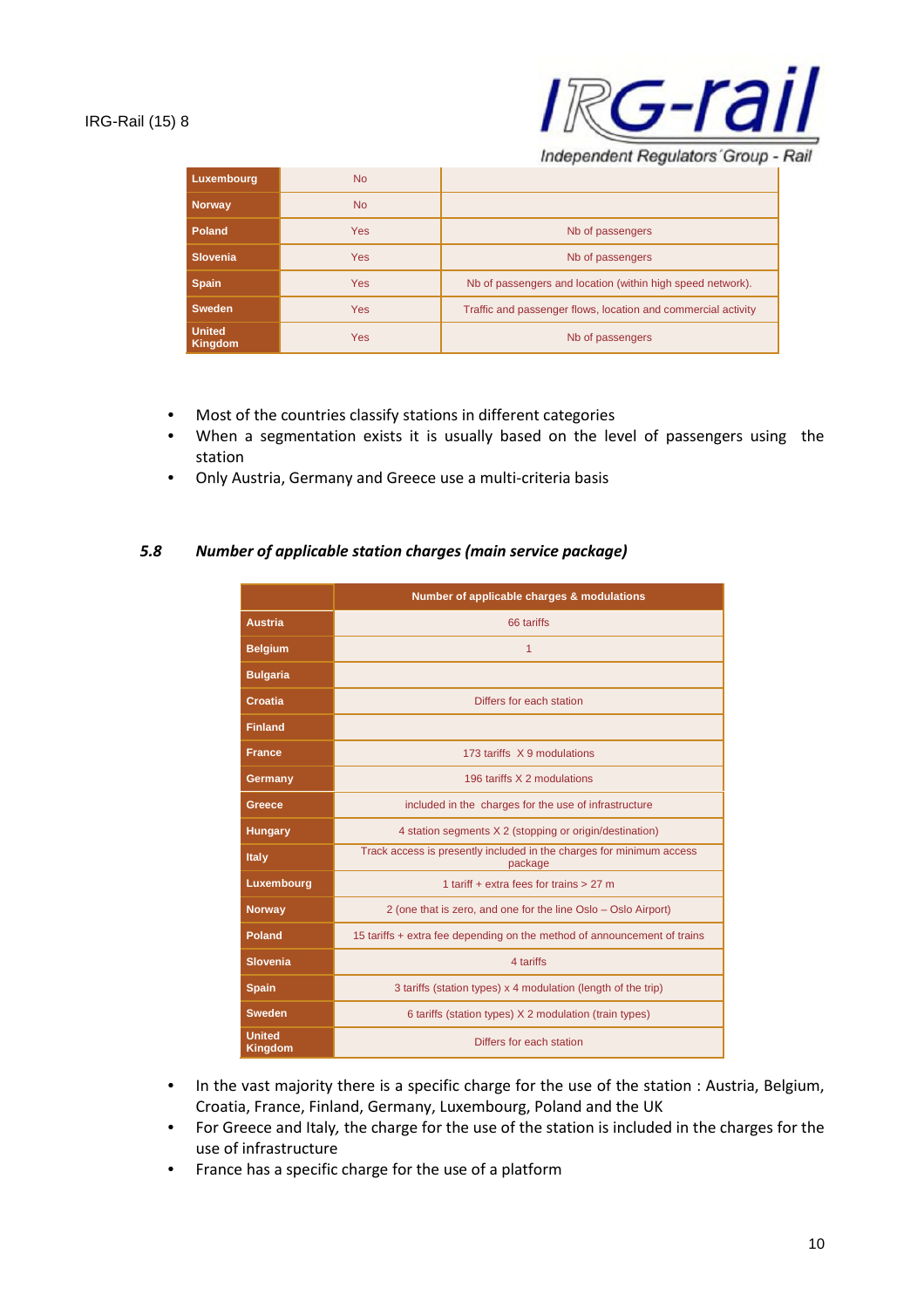

• The number of charges differs significantly from one country to another: when taking modulation of charges, the number varies from 1 charge in Belgium to some 1400 possible

- charges in France.
- In most cases, a modulation / extra fee can be added to the « basic charge »

## *5.9 Billing unit*

|                                                                                                                                | <b>Billing unit</b>                                                 |  |
|--------------------------------------------------------------------------------------------------------------------------------|---------------------------------------------------------------------|--|
| <b>Austria</b>                                                                                                                 | €/train stop                                                        |  |
| <b>Belgium</b>                                                                                                                 | Admin. Costs + 1 symbolic $\epsilon$ (for<br>all stations per year) |  |
| <b>Bulgaria</b>                                                                                                                |                                                                     |  |
| Croatia                                                                                                                        |                                                                     |  |
| <b>Finland</b>                                                                                                                 |                                                                     |  |
| <b>France</b>                                                                                                                  | €/train departure                                                   |  |
| Germany                                                                                                                        | €/train stop                                                        |  |
| Greece                                                                                                                         |                                                                     |  |
| <b>HUF/train stop</b><br><b>Hungary</b>                                                                                        |                                                                     |  |
| <b>Italy</b>                                                                                                                   | No specific charges                                                 |  |
| Luxembourg                                                                                                                     | €/train stop                                                        |  |
| <b>Norway</b>                                                                                                                  |                                                                     |  |
| <b>Poland</b>                                                                                                                  | PLN/train stop                                                      |  |
| <b>Slovenia</b>                                                                                                                | €/train stop                                                        |  |
| €/passenger (the introduction of<br>the new Railway Law change it to<br><b>Spain</b><br>incorporate train stop).               |                                                                     |  |
| Annual fee SEK, (annual basic<br>charge + area fee + additional<br><b>Sweden</b><br>services)*(actual train<br>stop*weighting) |                                                                     |  |
| <b>United</b><br>£/train departure<br><b>Kingdom</b>                                                                           |                                                                     |  |

- In the vast majority of countries, the RU is charged for each train stop
- Since 2014 in Poland the RU is charged for each train stop. Before 2014 the RU was charged per minutes at a stop

## *5.10 Publication of charges*

|                 | Charges are published or negotiated? | <b>Periodicity</b> |
|-----------------|--------------------------------------|--------------------|
| <b>Austria</b>  | Published                            | Yearly             |
| <b>Belgium</b>  | Published                            | Yearly             |
| <b>Bulgaria</b> |                                      |                    |
| Croatia         | Published                            | Yearly             |
| <b>Finland</b>  | Negotiated                           |                    |
| <b>France</b>   | Published                            | Yearly             |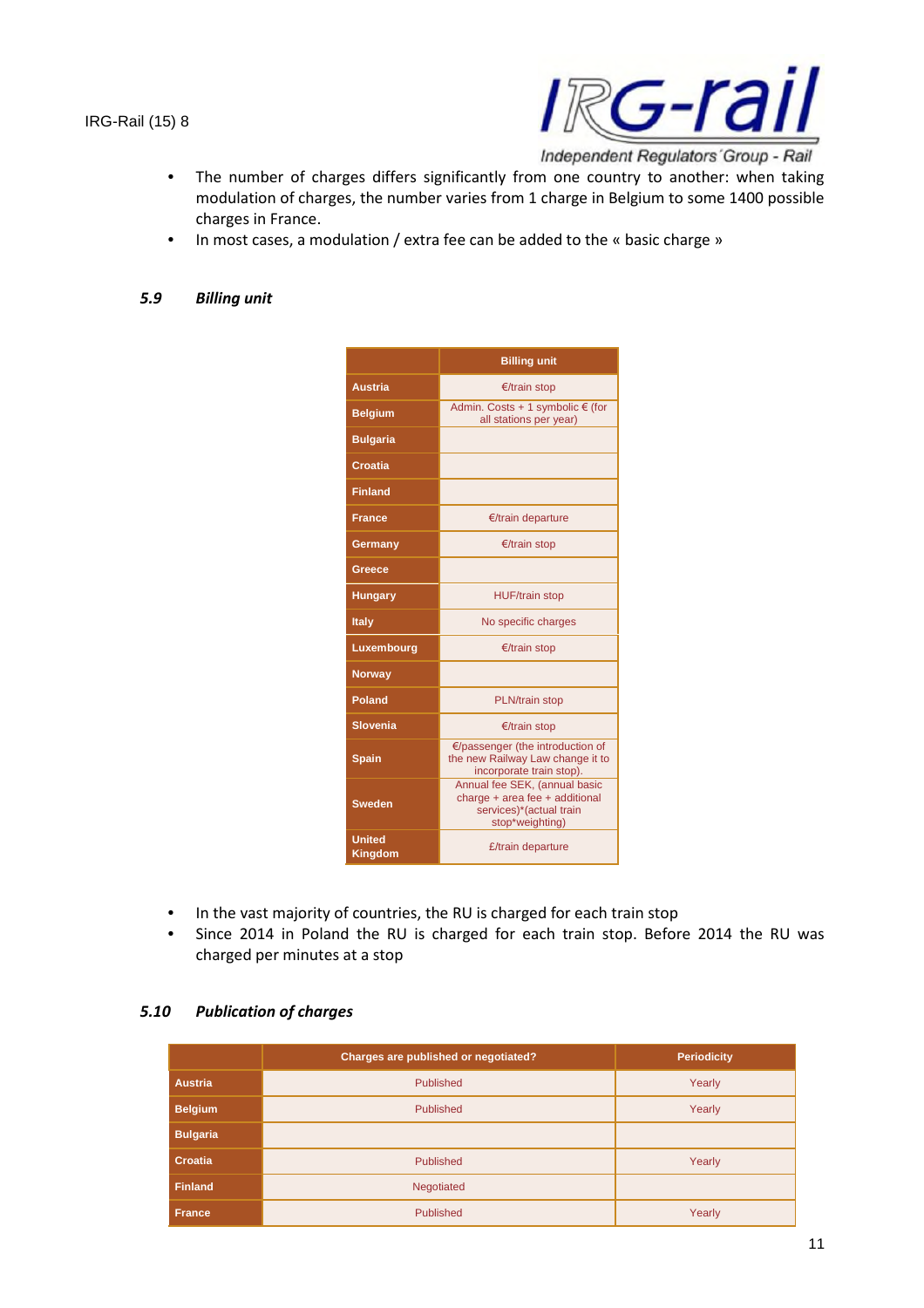

Independent Regulators' Group - Rail

| Germany                         | Published                                                                   | Yearly (Varies for other managers)  |
|---------------------------------|-----------------------------------------------------------------------------|-------------------------------------|
| Greece                          | <b>Published</b>                                                            | Yearly                              |
| Hungary                         | Published                                                                   | Yearly                              |
| <b>Italy</b>                    | No charges (but included in the Minimum access package)                     |                                     |
| Luxembourg                      | <b>Published</b>                                                            | Yearly                              |
| Norway                          | <b>Published</b>                                                            | Yearly                              |
| Poland                          | <b>Published</b>                                                            | Yearly                              |
| <b>Slovenia</b>                 | <b>Published</b>                                                            | Yearly                              |
| <b>Spain</b>                    | <b>Published</b>                                                            | Yearly                              |
| <b>Sweden</b>                   | Published (forecasts)                                                       | Yearly                              |
| <b>United</b><br><b>Kingdom</b> | Published (Long Term Charge (LTC)) & negotiated (Qualifying<br>Expenditure) | 5 years (regulatory period for LTC) |

- Charges are fully negotiated in Finland and partially in the UK
- Only UK has charges set for more than one year. They are based on the long term maintenance and operation costs of the station. Long term charges are regulated and published.

## *6. Charging principles*

## *6.1 Method of calculation*

This table describes the method used by the passenger station manager to establish the charges. A full cost means that the charges are designed to cover all the costs.

|                 | <b>Charging principles</b>                                                         | <b>Calculation of tariffs</b>                                            | <b>Ex post adjustments</b>                   |
|-----------------|------------------------------------------------------------------------------------|--------------------------------------------------------------------------|----------------------------------------------|
| <b>Austria</b>  | <b>Full cost</b>                                                                   | Tariff = Costs/ Nb of stops                                              | <b>No</b>                                    |
| <b>Belgium</b>  | <b>Direct cost</b>                                                                 | 1€/ year                                                                 | <b>No</b>                                    |
| <b>Bulgaria</b> |                                                                                    |                                                                          |                                              |
| <b>Croatia</b>  | Maintenance of building + energy<br>costs                                          |                                                                          |                                              |
| <b>Finland</b>  | Full cost + reasonable profit                                                      |                                                                          |                                              |
| <b>France</b>   | <b>Full cost</b>                                                                   | Tariff = Costs/ Nb of stops                                              | On traffic and investment (not on OPEX)      |
| Germany         | <b>Full cost</b>                                                                   | Tariff = $(cost/service quantity) + return achievable at$<br>market rate | <b>No</b>                                    |
| Greece          |                                                                                    |                                                                          |                                              |
| <b>Hungary</b>  | Full cost                                                                          | Charge = cost / nb of performed use of station                           | Charging elements might be re-<br>calculated |
| <b>Italy</b>    | Track access is presently included in<br>the charges for minimum access<br>package |                                                                          | n/a for the moment                           |
| Luxembourg      |                                                                                    |                                                                          | n/a                                          |
| Norway          |                                                                                    |                                                                          |                                              |
| <b>Poland</b>   | The costs of providing service plus a<br>reasonable profit                         | Tariff = Costs/ Nb of stops                                              | <b>No</b>                                    |
| <b>Slovenia</b> | <b>Full cost</b>                                                                   |                                                                          |                                              |
| <b>Spain</b>    | <b>Full cost</b>                                                                   |                                                                          |                                              |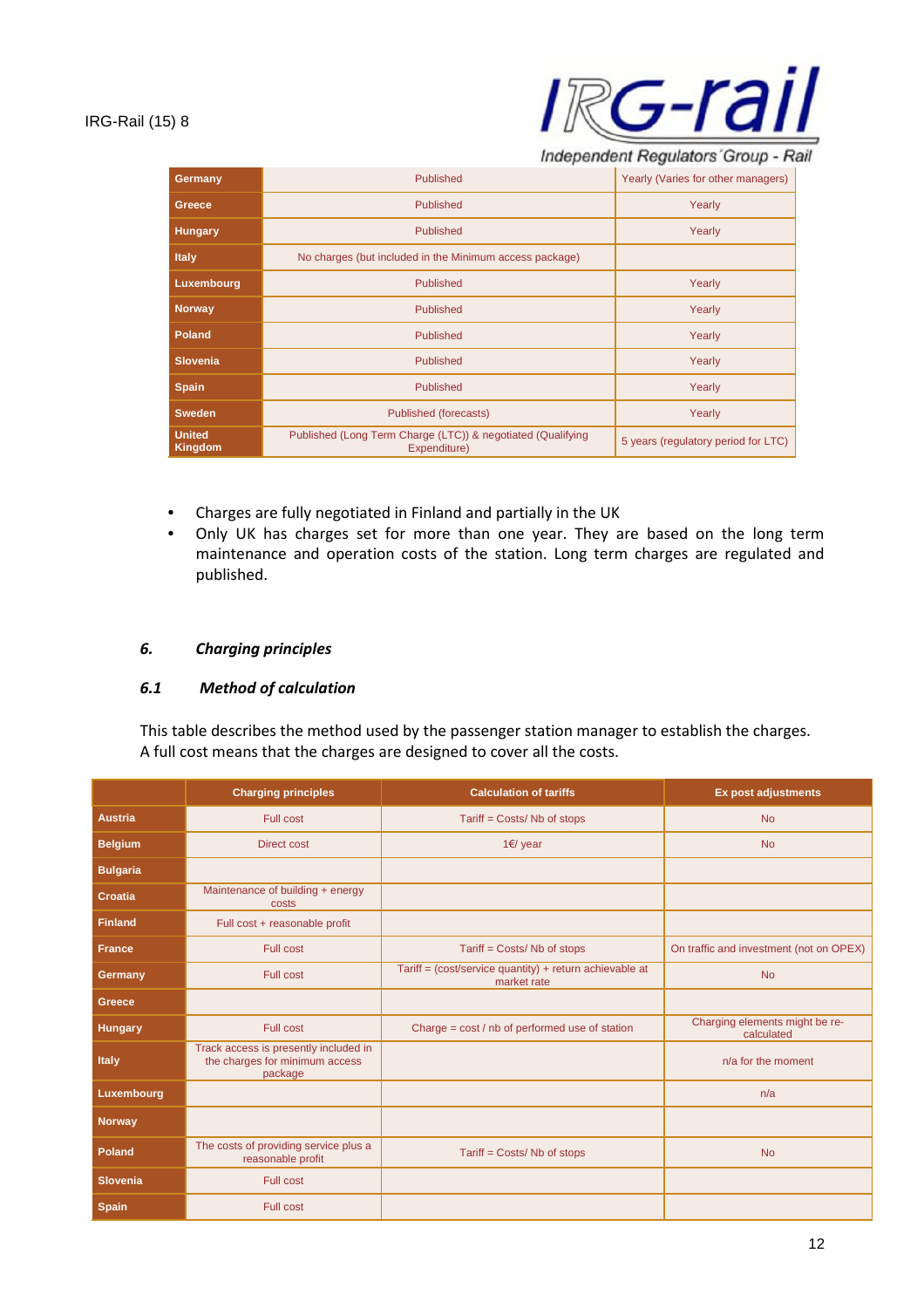

| Sweden                   | Production cost + reasonable profit | Tariff = Costs/ Nb of stops (weighted)                                                      | Yes (to recover actual costs) |
|--------------------------|-------------------------------------|---------------------------------------------------------------------------------------------|-------------------------------|
| <b>United</b><br>Kingdom | <b>Full cost</b>                    | Evolution of the charge on the basis of a yearly<br>indexation during the regulatory period | No (for LTC)                  |

- A vast majority of countries applies a full cost principle to charge for access to passenger stations
- Croatia charges only for maintenance of building and energy costs
- UK charges for the maintenance of the station and for the operating costs of the station.

#### *6.2 Unregulated revenue*

|                                 | <b>Existence of unregulated</b><br>revenues (e.g. retail) | Single or Dual till?                                                                 |  |
|---------------------------------|-----------------------------------------------------------|--------------------------------------------------------------------------------------|--|
| <b>Austria</b>                  | Yes                                                       | Dual till                                                                            |  |
| <b>Belgium</b>                  | Yes                                                       | Dual till                                                                            |  |
| <b>Bulgaria</b>                 |                                                           |                                                                                      |  |
| Croatia                         |                                                           |                                                                                      |  |
| <b>Finland</b>                  |                                                           |                                                                                      |  |
| <b>France</b>                   | Yes                                                       | dual till (A part of the non-regulated<br>profits is shared with the regulated till) |  |
| Germany                         | <b>Yes</b>                                                | dual till (Varies for other managers)                                                |  |
| Greece                          |                                                           |                                                                                      |  |
| <b>Hungary</b>                  |                                                           |                                                                                      |  |
| Italy                           | Yes                                                       | Not applicable                                                                       |  |
| Luxembourg                      |                                                           |                                                                                      |  |
| <b>Norway</b>                   | Yes                                                       |                                                                                      |  |
| Poland                          |                                                           |                                                                                      |  |
| <b>Slovenia</b>                 |                                                           |                                                                                      |  |
| <b>Spain</b>                    | Yes                                                       |                                                                                      |  |
| <b>Sweden</b>                   | Separated                                                 | Dual till                                                                            |  |
| <b>United</b><br><b>Kingdom</b> | Yes                                                       | single till (for Network Rail)                                                       |  |

#### *6.3 Incentive regulation*

|                             | <b>Efficiency target</b>     | <b>Incentive scheme</b> |
|-----------------------------|------------------------------|-------------------------|
| <b>Austria</b>              | <b>No</b>                    | <b>No</b>               |
| <b>Belgium</b>              | <b>No</b>                    | <b>No</b>               |
| <b>Bulgaria</b>             |                              |                         |
| <b>Croatia</b>              |                              |                         |
| <b>Finland</b><br><b>No</b> |                              | <b>No</b>               |
| <b>France</b>               | Productivity targets on OPEX |                         |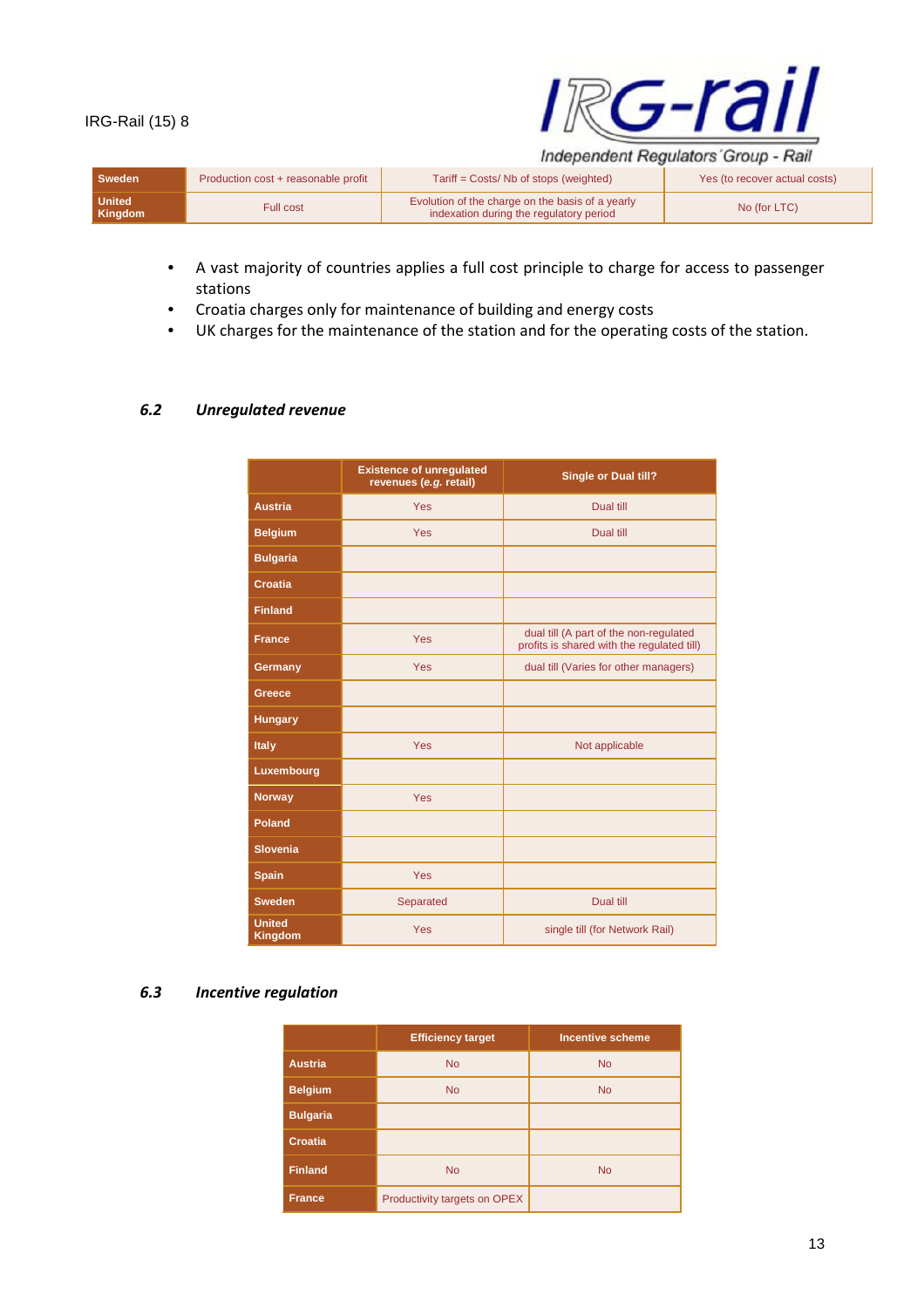

Independent Regulators' Group - Rail

| Germany                                      | <b>Quality service targets</b> | Yes, incentives based on<br>quality failures |  |  |
|----------------------------------------------|--------------------------------|----------------------------------------------|--|--|
| Greece                                       | <b>No</b>                      | <b>No</b>                                    |  |  |
| <b>Hungary</b>                               | <b>No</b>                      | <b>No</b>                                    |  |  |
| <b>Italy</b>                                 | <b>No</b>                      | <b>No</b>                                    |  |  |
| Luxembourg                                   | <b>No</b>                      | <b>No</b>                                    |  |  |
| <b>Norway</b>                                |                                |                                              |  |  |
| <b>Poland</b>                                |                                |                                              |  |  |
| <b>Slovenia</b>                              | <b>No</b>                      | <b>No</b>                                    |  |  |
| <b>Spain</b>                                 | <b>No</b>                      | <b>No</b>                                    |  |  |
| <b>Sweden</b>                                | <b>No</b><br><b>No</b>         |                                              |  |  |
| <b>United</b><br><b>No</b><br><b>Kingdom</b> |                                | incentive to outperform the<br>forecasts     |  |  |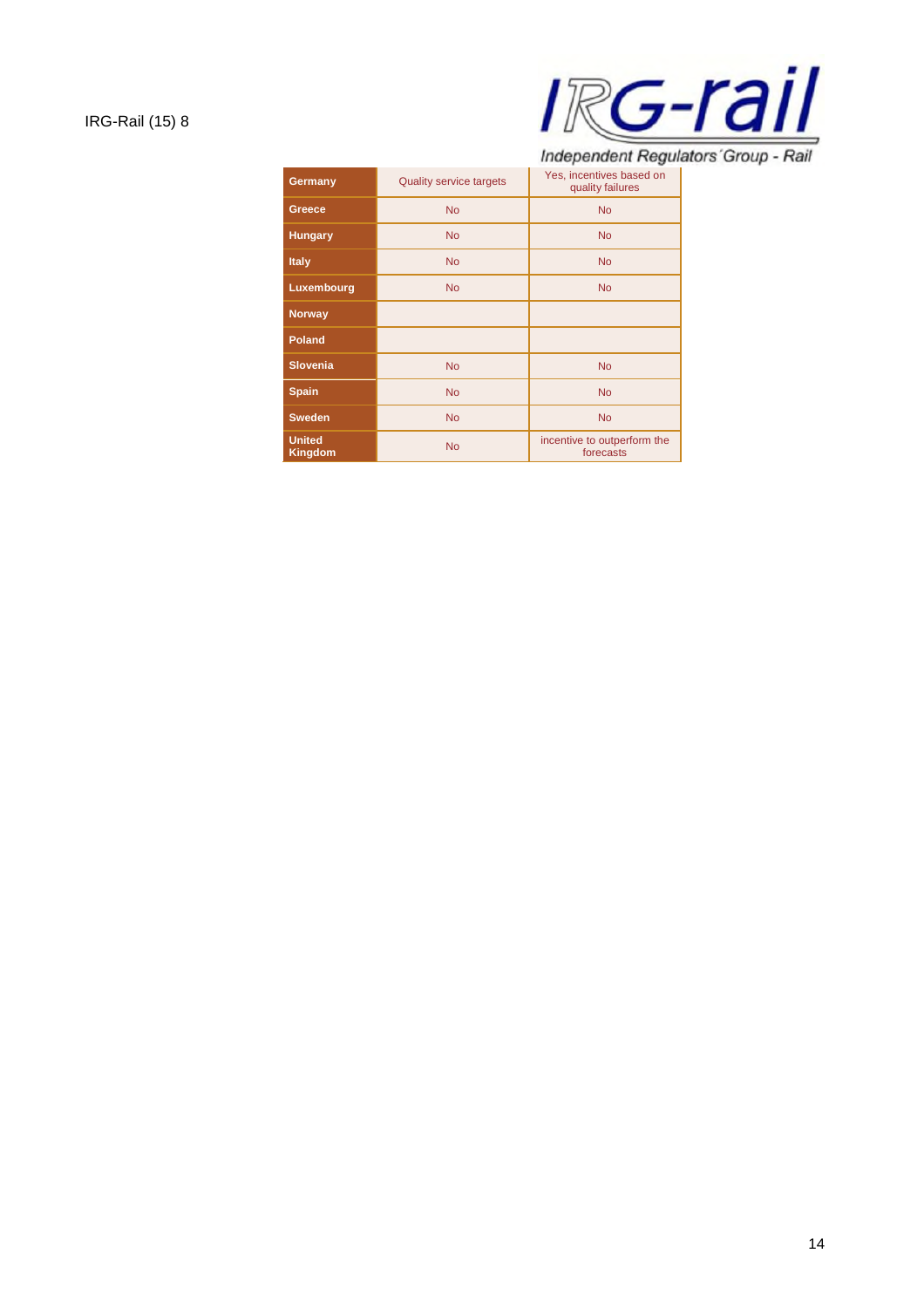

#### *7. Annex: Additional information on charging for passenger stations by IRG-Rail members*

#### *7.1 Austria*

The infrastructure manager ÖBB-Infrastruktur AG (ÖBB Group) is the main passenger stations manager.

Between Vienna and Salzburg ÖBB-Personenverkehr AG and WESTbahn Management GmbH are both providing long distance train services. On all other lines there is no competition, but some smaller RUs are using the stations as well.

The regulatory body (RB) Schienen-Control is responsible for the review of the charges and the control of access and contract rules. The legal view of Schienen-Control is binding.

There are 6 categories of stations, based on the number of daily passengers, plus/minus for additional or missing services plus a platform capacity factor for the number of platforms.

| <b>MODULE 1</b> |   | <b>Basic charge</b>                 | Basic categories based on number of daily passengers:               |                                                                     |            |           |         |           |
|-----------------|---|-------------------------------------|---------------------------------------------------------------------|---------------------------------------------------------------------|------------|-----------|---------|-----------|
|                 |   |                                     |                                                                     |                                                                     | 3          | 4         | 5       | 6         |
|                 |   |                                     | 20.000-                                                             | $>8.000-$                                                           | $>4000-$   | $>2000-$  | $>500-$ | less than |
|                 |   |                                     | 65,000                                                              | 20,000                                                              | 8000       | 4000      | 2000    | 500       |
|                 |   |                                     |                                                                     |                                                                     |            |           |         |           |
| <b>MODULE 2</b> |   | <b>Basic or additional services</b> |                                                                     | Bonus/Malus for additional or missing basic services with reduction |            |           |         |           |
|                 |   |                                     | (depends on basic category and kind of service)                     |                                                                     |            |           |         |           |
|                 |   |                                     | Higher charge for additional services (Trolley Base and Info Point) |                                                                     |            |           |         |           |
|                 | x |                                     |                                                                     |                                                                     |            |           |         |           |
| <b>MODULE 3</b> |   | Platform capacity factor            | Factor x (Module 1 and Module 2)                                    |                                                                     |            |           |         |           |
|                 |   | Number of platforms                 | $1$ to $2$                                                          | $3$ to $4$                                                          | $5$ to $7$ | 8 or more |         |           |
|                 |   | Factor                              |                                                                     | 1,1                                                                 | 1,2        | 1,3       |         |           |

This results in 66 different tariffs. The tariffs are available each year in the network statement published one year before the annual service.

Charging principles and methodology are explained in the network statement.

#### *7.2 Belgium*

As of 2013, due to the reform of the NMBS holding structure, all the stations and stops were transferred to NMBS, the incumbent RU.

In the future (2015) the stations manager needs to be organised in a way which guarantees an organisational and decisional independence. Accounts separation between the station manager and the incumbent RU is compulsory.

Only international passenger traffic is liberalized. For the moment only 3 companies are using the stations (NMBS, Eurostar, The factory (former Thalys)).

The RB enforces non-discriminatory access and ensures the contract has no provisions which could block the access. Its competences include decisions (binding) or advice (not binding).

Information about charges is available in the network (read:station) statement.

There is one tariff: the RU pays 1 symbolic euro for the use of all the stations. The administrative cost is € 2500/ access request. If an RU wants its own space in the stations, it has to rent it at market price. The tariffs for renting a space are also published.

#### *7.3 Bulgaria*

The single manager of all railway stations, including the passenger stations, is the infrastructure manager NRIC (National Railway Infrastructure Company).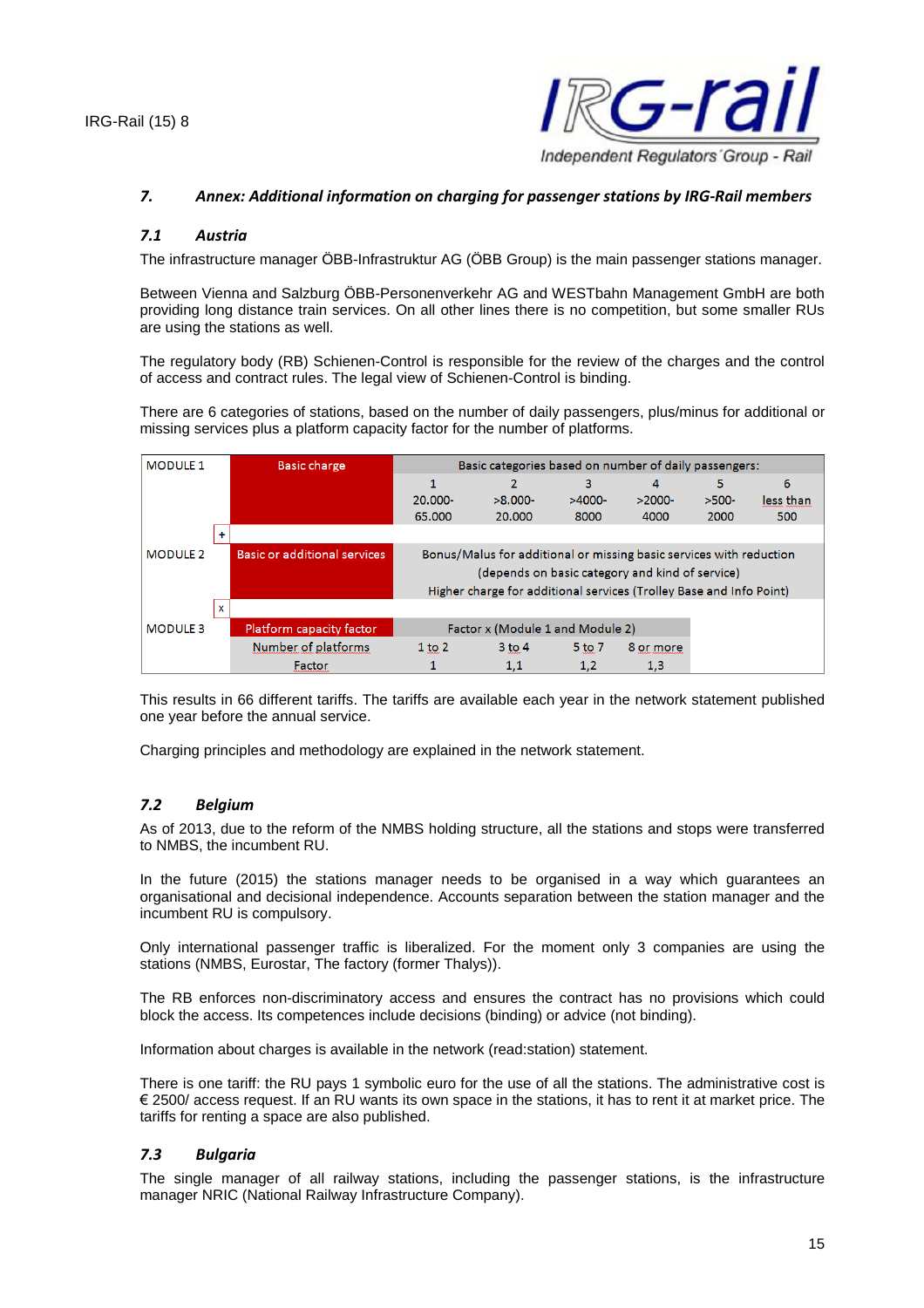

Passenger transport and services are provided only by "BDZ-Passenger services", the incumbent RU.

There are no charges for access to stations. Only rental of premises is charged separately.

#### *7.4 Croatia*

The passenger stations manager is the infrastructure manager (HŽ Infrastruktura d.o.o.) which is legally separated from the RU.

There are no other RUs than the incumbent.

HAKOM, the RB, the only authority responsible for the control of the charges, reviews the financial and the contractual aspects of access and services provision in passenger stations.

Each train stop has a different coefficient based on the length of stops, stops equipment and etc. There are three train types coefficients based on train length.

There is a different tariff almost for each station. Tariffs are available each year in the network statement published one year before the annual service (timetable).

Charging principles and methodology are explained in the network statement. General rates are given, but any RU can ask for more detailed tables of cost elements.

#### *7.5 Finland*

Ownership and management of the station buildings varies. The incumbent RU, VR Ltd, municipalities, Finnish Transport Agency (IM) and state owned property management companies own and manage stations. The incumbent RU is currently the only railway undertaking using the stations. Terms of access or rental have not been published.

Platform areas and access to platforms are managed and provided by Finnish Transport Agency (IM of the state owned track).

Only the incumbent RU, VR Ltd, operates passenger traffic. On most of the network, access is not granted to other passenger traffic because of the exclusive rights of VR Ltd. Moreover, there is no international passenger traffic from/to the other member states.

The RB is the only authority responsible for the control of the charges. It controls access to services and the level of charges ex-post. It can initiate investigation based on complaints or ex-officio. The RB's decisions are binding.

Access to platforms is currently offered with no extra charge. Other station service offering has not been published. Charges are negotiated.

#### *7.6 France*

SNCF Mobilités – Gares & Connexions, an autonomous department within SNCF Mobilités (formerly called SNCF), is responsible for the management of the passenger stations, with the exception of the platforms that are owned and managed by SNCF Réseau (formerly called RFF).

This is the scheme in all French passenger stations, i.e. SNCF Mobilités – Gares & Connexions and SNCF Réseau are the unique station managers.

There is very limited traffic other than that of the incumbent RU SNCF Mobilités. For international services, Eurostar and Thello serve a dozen stations, e.g. Paris Gare du Nord and Lille for the former and Paris Gare de Lyon and Dijon for the latter. These stations are served by SNCF Mobilités as well. In general, many stations are served by both national and regional services, which while being undertaken by the same RU SNCF Mobilités, are funded by different entities (administrative regions for regional traffic, no public funding for high speed services, State for non-high speed services).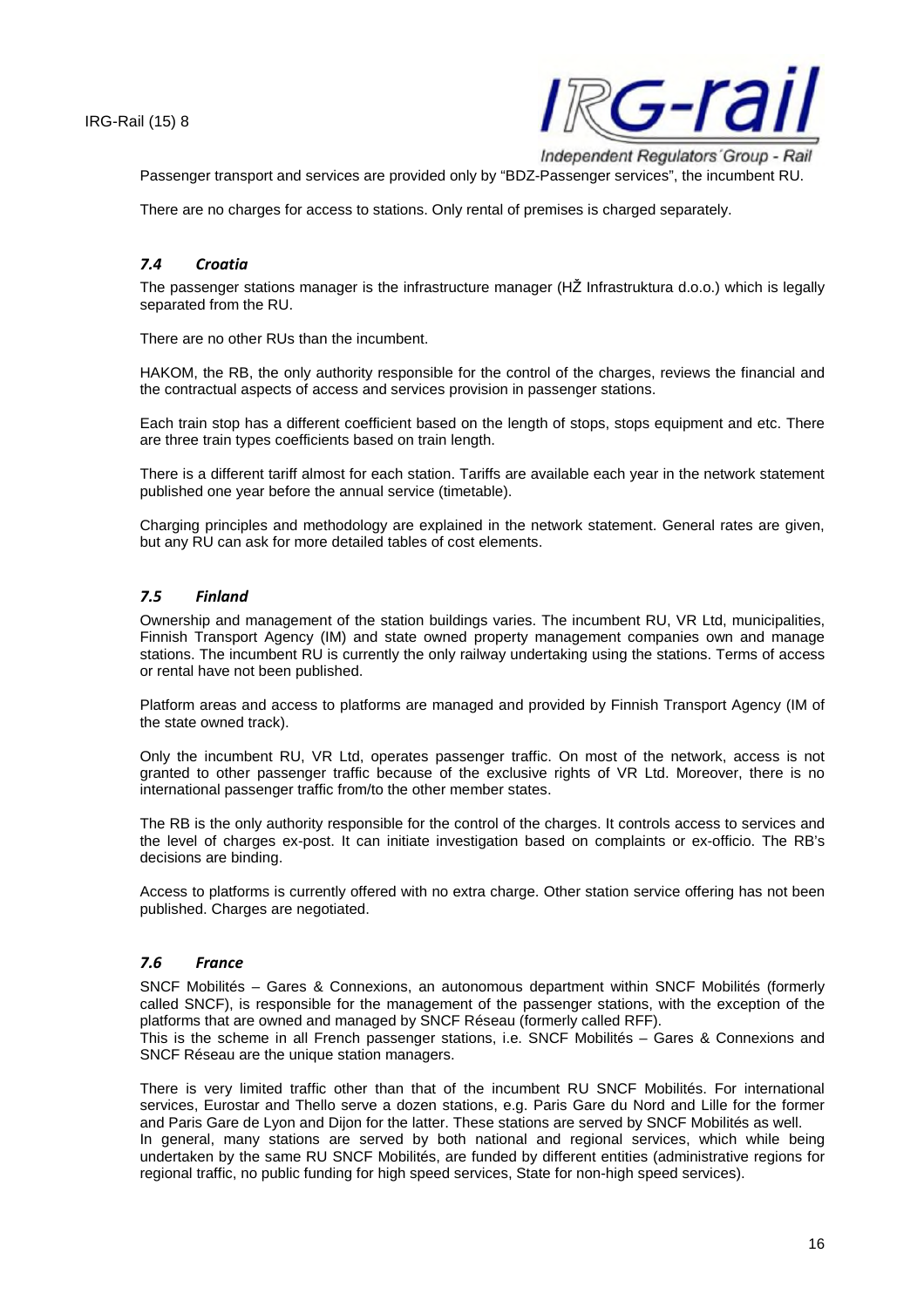

Independent Regulators' Group - Rail

The RB, ARAF, the only authority responsible for the control of the charges, reviews the financial and the contractual aspects of access and services provision in passenger stations. The decisions of ARAF regarding the level of charges are binding.

There are 3 types of stations: national, regional and local. Beyond a threshold of passengers of national and international services, the station is of the national type. For non-national type stations, beyond a threshold of (national and regional) passengers, the station is regional.

For the main station charge, there is one tariff for each national station (131), a single tariff for regional stations in each administrative region (20), and a single tariff for local stations in each administrative region (20).

Each tariff is made of two parts: fixed part + variable part. The variable part is modulated to take into account number of seats (big trains pay double what medium trains pay, which in turn pay double what small trains pay) and type of journey (long distance trains pay double what medium distance pay, which in turn pay double what short distance pay).

Tariffs are available each year in the network statement published one year before the annual service.

Charging principles and methodology are explained in the network statement. General rates are given but any RU can ask for more detailed tables of cost elements.

#### *7.7 Germany*

DB Station&Service (DB St&S) is an autonomous enterprise within the holding of DB AG and is responsible for the management of most passenger stations.

There are 65 operators of passenger stations that are not related to the incumbent.

The market opening is completed.

DB St&S states to have served 132 RU customers in 2013. Besides DB Fernverkehr AG, most longdistance services are typically seasonal, touristic or rail heritage services. All stations are also used for regional services.

All stations that are not managed by DB St&S are served regularly only by regional connections.

BNetzA, the RB, is the only authority responsible for the *ex ante* and *ex post* control of the charges. BNetzA reviews level of charges and pricing scheme upon request or on its own initiative and is as well in charge of any access related issues.

BNetzA's opinion is binding, but can be challenged in court.

There are 2 segments: (a) regional trains; (b) long distance; 7 categories of stations (allocation according to number of passengers, platform edges, train stops, length of platform) within each administrative region => Different tariffs for each of the 7 categories per administrative region (in sum, there are 28 administrative regions in Germany).

DB St&S consults the market on the charges (price lists) and the conditions (in network statement for stations). The latter are also communicated to BNetzA who is responsible for supervising (maybe commenting or rejecting) and then published by DB St&S. The tariffs for the stations are published approximately 3 to 4 months before entering into force.

Charging principles and methodology are explained in the network statement for stations.

General rates are the basis; the charging scheme has to be described in such a way that it is accepted after consultation with the market and examination by BNetzA.

#### *7.8 Greece*

The infrastructure manager is the passenger stations manager.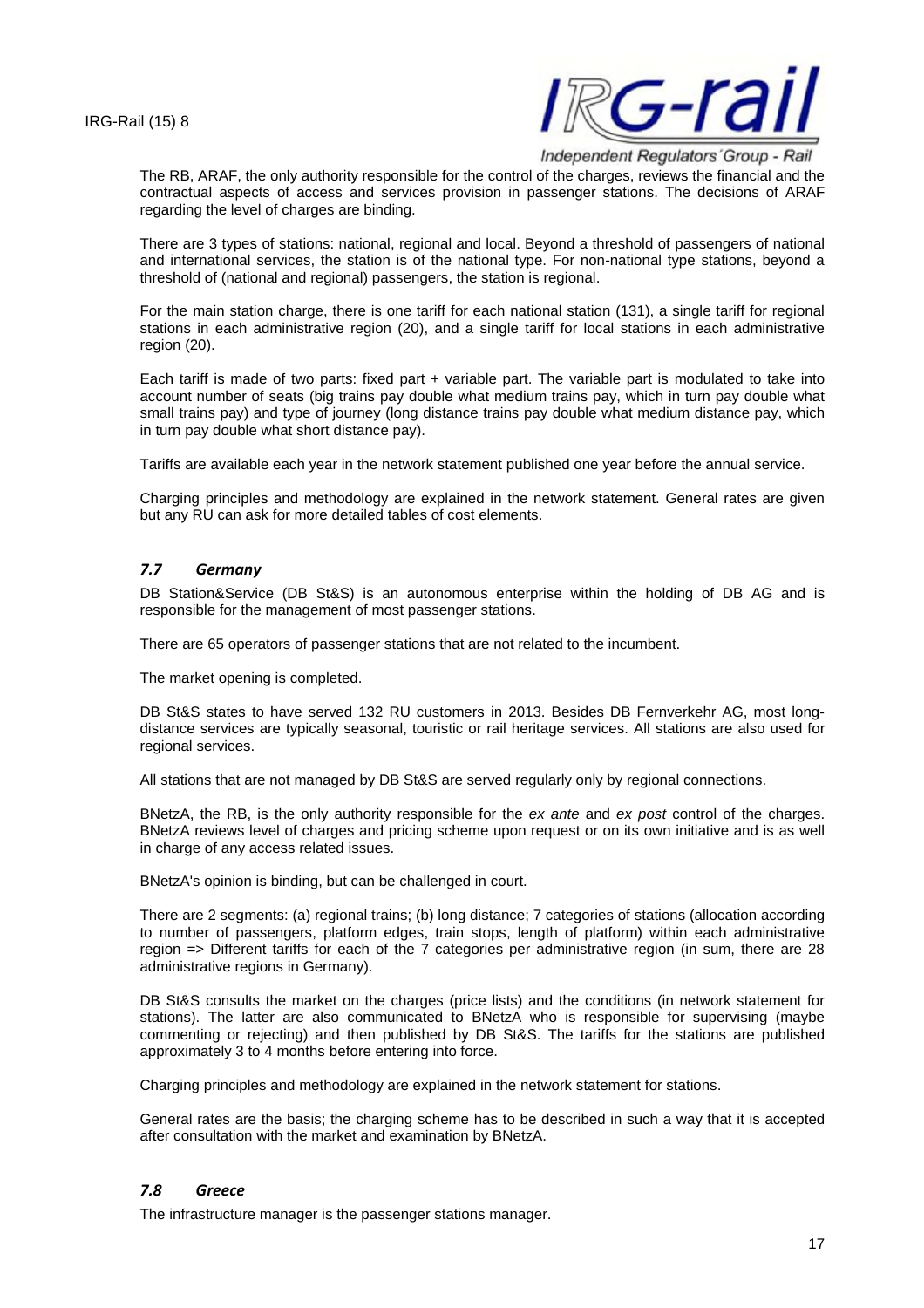

International passenger traffic is open for competition.

STASY, an RU other than the incumbent, operates regional (suburban) services in a small part of the network (station Doukissis Plakentias – Airport).

RAS, the RB, has the competence for the control of charges and access, but until now has not been involved in any case. For the time being, the opinion of RAS regarding the transparency of charges (not their level) is binding.

There are 2 types of stations (terminal and regional) based on number of passengers and connection with other transport modes.

The charging methodology for the use of infrastructure is published in the network statement. Charges for passenger stations are included in those charges. They are not defined separately.

#### *7.9 Hungary*

Passenger stations are operated by the 2 IMs (geographical difference) - one is vertically integrated with a RU, the other is integrated (also RU).

Given the partial liberalization, Hungarian RUs can provide national and international services (except for PSO services) and foreign RUs with licence to the EEA can provide international services.

The RB is responsible for the review and control of the charges and contract rules.

There are 4 station types based on the number of main lines, to platform features (height, length, access), passenger information, passenger service facilities, traffic link to stations, weather protection, telecommunication and commercial services. => 2x4 tariffs: use of stations for stopping / use of the origin/destination stations (x 4 station categories).

Charges are published and available in the network statement one year before implementation.

The charging methodology is described in the network statement.

#### *7.10 Italy*

In Italy stations belonging to the national railway network are operated by companies controlled by the incumbent RU Group (*FSI*): *RFI* operates the largest number of stations; *Grandi stazioni* runs the main Italian railway stations (totaling 14); *Centostazioni* operates 103 medium-sized stations.

To better identify the station services available to travelers, *RFI* identified 4 station categories:

- Platinum: >25.000 daily users; HS trains; services for city residents and not only for passengers;
- Gold: >10.000 daily users; short-medium and long-distance trains; services for city residents and not only for passengers;
- Silver : >4.000/2.500 daily users; regional/city trains, but also short-medium and long-distance trains: no services to passengers;
- Bronze : >500 daily users; only regional trains; no *RFI* personnel at the station.

At present, no access charges are levied on RUs for the railway station services referred to in paragraph 2(a), Annex II of Recast Directive. Services are provided and covered by the access charges for the use of the railway network. Specific services are charged separately, such as: spaces for ticket machines and information desks, areas for the provision of assistance to RUs' customers, advertising.

With regard to advertising, the three above-mentioned station managers lodged an appeal, which is pending before court, as they claim that ART has no regulatory competence in this respect.

Last July, ART launched a public consultation on a new system including new criteria for access charges. The new regulatory framework, which *inter alia* provides for charges to access station services, shall be issued by mid- November 2015.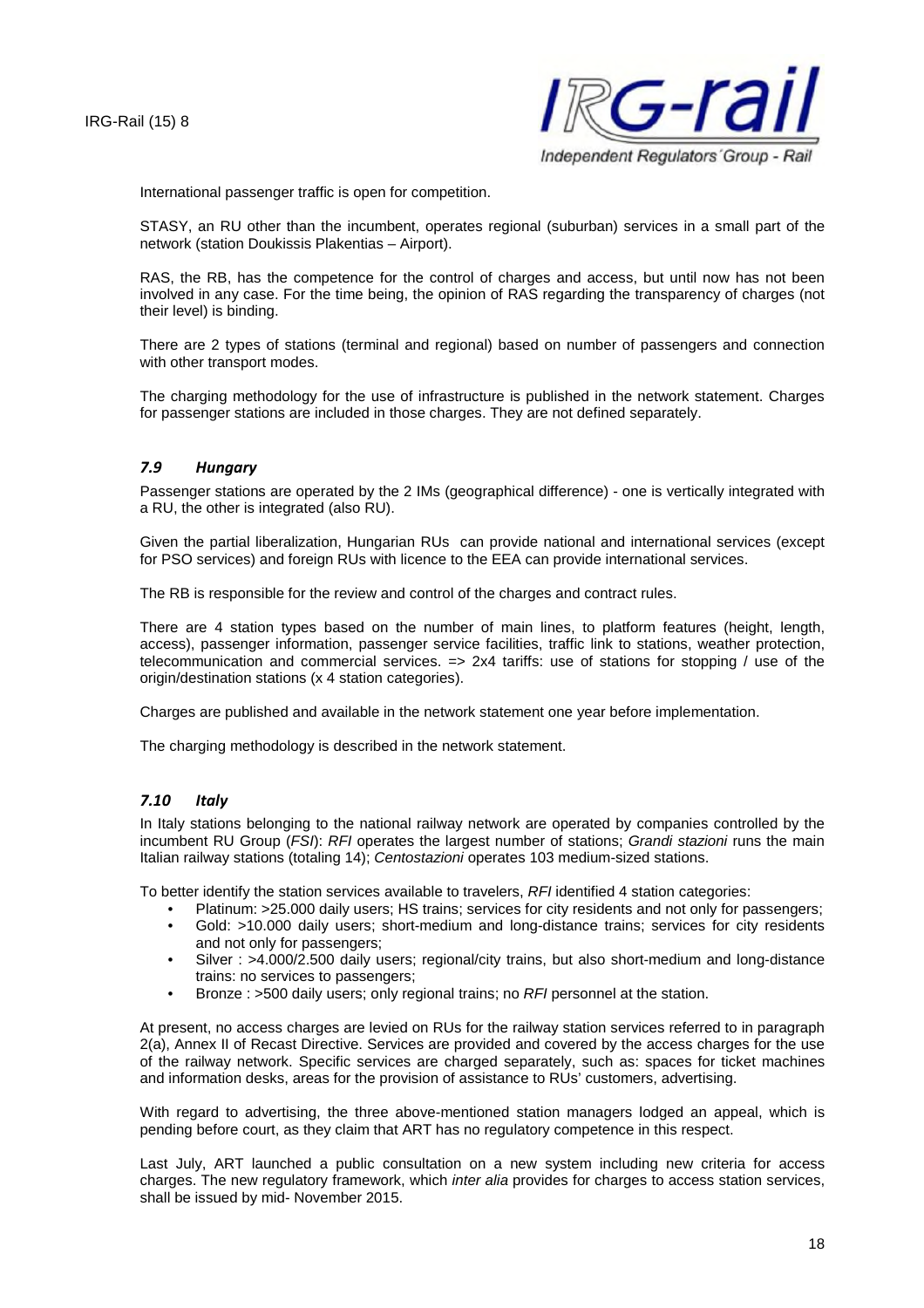

#### *7.11 Luxembourg*

The infrastructure manager in charge of the rail infrastructure, including passenger stations, is part of a group to which belongs the incumbent railway undertaking.

Only international traffic is open to competition. In the national passengers market, there is only the incumbent, now and probably in the near future.

The law foresees that the RB gives an opinion on the charges contained in the network statement. This opinion is not binding.

There is only one single type of stations. The tariffs are the same for all the stations. There is no modulation. For a train longer than 27 m, the charges are calculated for each train segment of 20 m: (e.g. for a train of 29 m, they are calculated double).

Tariffs are published in the annual network statement, a year before the annual service.

Charging principles and methodology are explained in the network statement.

#### *7.12 Norway*

As directive 2012/34/EU is not implemented yet in Norway, the answers below are given regarding the current legal framework in Norway.

The state owned public infrastructure manager (Jernbaneverket) is also the passenger stations manager. It grants access to platforms for RUs on all stations, is responsible for the public areas on the stations and provides railway services.

Of the 336 stations, the IM owns 19 stations and leases public areas on 317 stations from the real estate company Rom Eiendom through leasing agreements based on the full cost principle.

Rom Eiendom is a daughter company of the incumbent state owned passenger RU NSB AS. It is responsible for all commercial activities on all passenger stations, including the ones owned by the IM.

National passenger market is not yet liberalized. International passenger market is open for competition, as long as no international traffic threatens the equilibrium of PSOs.

There are three passenger RUs in addition to the incumbent NSB AS, one of which is owned by the incumbent:

- Airport Express Train operates on the line between Drammen and Oslo Airport alongside the incumbent NSB.
- NSB Gjøvikbanen AS, a daughter company of the incumbent, operates the line between Oslo and Gjøvik (won in tender in 2006).
- Swedish state owned SJ AB operates international traffic on two lines between Norway and Sweden.

Oslo Central Station is used by all four RUs. On the line Drammen – Oslo Airport, stations are used by both Airport Express Train and NSB. On the line Oslo – Charlottenberg, stations are used by both NSB and SJ. NSB, Airport Express Train and SJ all have their own ticket machines on the stations where they operate.

The RB has no official involvement in the control of charges prior to their setting. Once they are set, the RB has competence to make ex officio decisions regarding access to stations and contract rules, in addition to handling of complaints.

Access to the platforms in all stations is included in the minimum access package of the IM. The price for the minimum access package is currently set at zero for passenger transport. All other specific station services are charged separately according to the Network Statement.

Generally there are no station charges, except for prioritized station services on the line between Oslo and Oslo Airport. On that line, a tariff for prioritized station services per stop is set by the IM and shall on average cover all costs regarding operation and maintenance of the stations (infrastructure) on the line.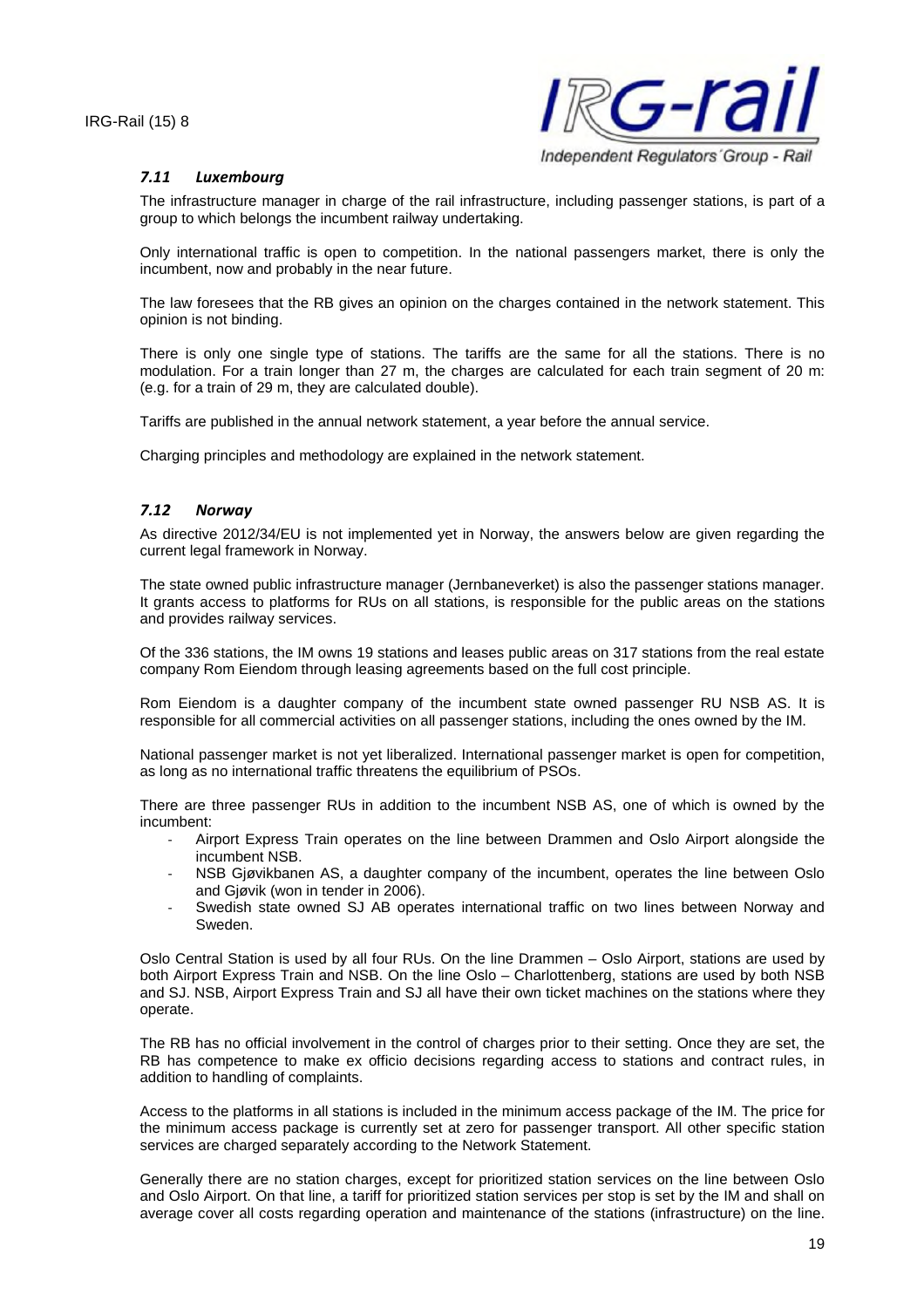

The charge for these services is set by the IM and published in the Network Statement (one year in advance). It is briefly described in the Network Statement of the IM. No detail is given on figures of cost/traffic/revenues on which the tariff calculation is based.

#### *7.13 Poland*

PKP PLK S.A. (also infrastructure manager) is responsible for the management of the vast majority of passenger stations in Poland (more than 97%).

The RB is the authority responsible for the control of the charges for access to passenger stations. The decision of the President of UTK regarding the level of charges is binding – the President of UTK approves the unit rate, which is charged for train stop.

Regulatory control of access to infrastructure includes: (1) control over access to infrastructure (ex officio) (2) decisions of President of UTK replacing rail infrastructure access contracts (if IM and RU cannot reach an agreement over access contract).

Services depend on the subcategory of station (I, II, III):

- III passenger stations and passenger stops which have hardened surface platforms, with a good or satisfactory condition and are equipped with a shelter or roof
- II passenger stations and passenger stops, which do not meet the conditions for the subcategory III, which platforms have hardened or mixed surface
- I passenger stations and passenger stops, do not meet the conditions for higher subcategories which platforms have dirt surface and this platforms for which the condition of the surface is defined as unsatisfactory

There are 5 types of stations:

- A. the biggest passenger stations
- B. agglomeration passenger stations
- C. regional passenger stations
- D. local passenger stations
- E. remaining passenger stations

Each tariff is a two-part one:

1) a part depends on the types of station and subcategory (15 tariffs)

2) an extra fee for the one of the two additional services – the method of announcement of trains (fee for announcement with loudspeakers or with loudspeakers and visual information). The level of this extra fee varies depending on the type of passenger stations (A-E).

Tariffs are published each year on the infrastructure manager's website and on the Regulatory Body's website.

The decisions of the President of UTK on the charges for access to passenger stations are published, but some fragments of the decisions are not published if they are considered as a secret of the company.

#### *7.14 Slovenia*

The manager of all passenger stations and stops is the company SŽ-Infrastruktura, which also manages the Railway infrastructure.

SŽ-Infrastruktura is an IM, organised in the holding Slovenske železnice.

Only one RU, SŽ-Potniški promet, operates passenger transport services. The majority of train operations in passenger market is covered by PSO contract. The market is open for international services.

Passenger stations and stops are categorized into 4 categories, considering the number of passengers. The usage fee for the passenger stations is calculated according to a formula:  $U=P \times C$ ,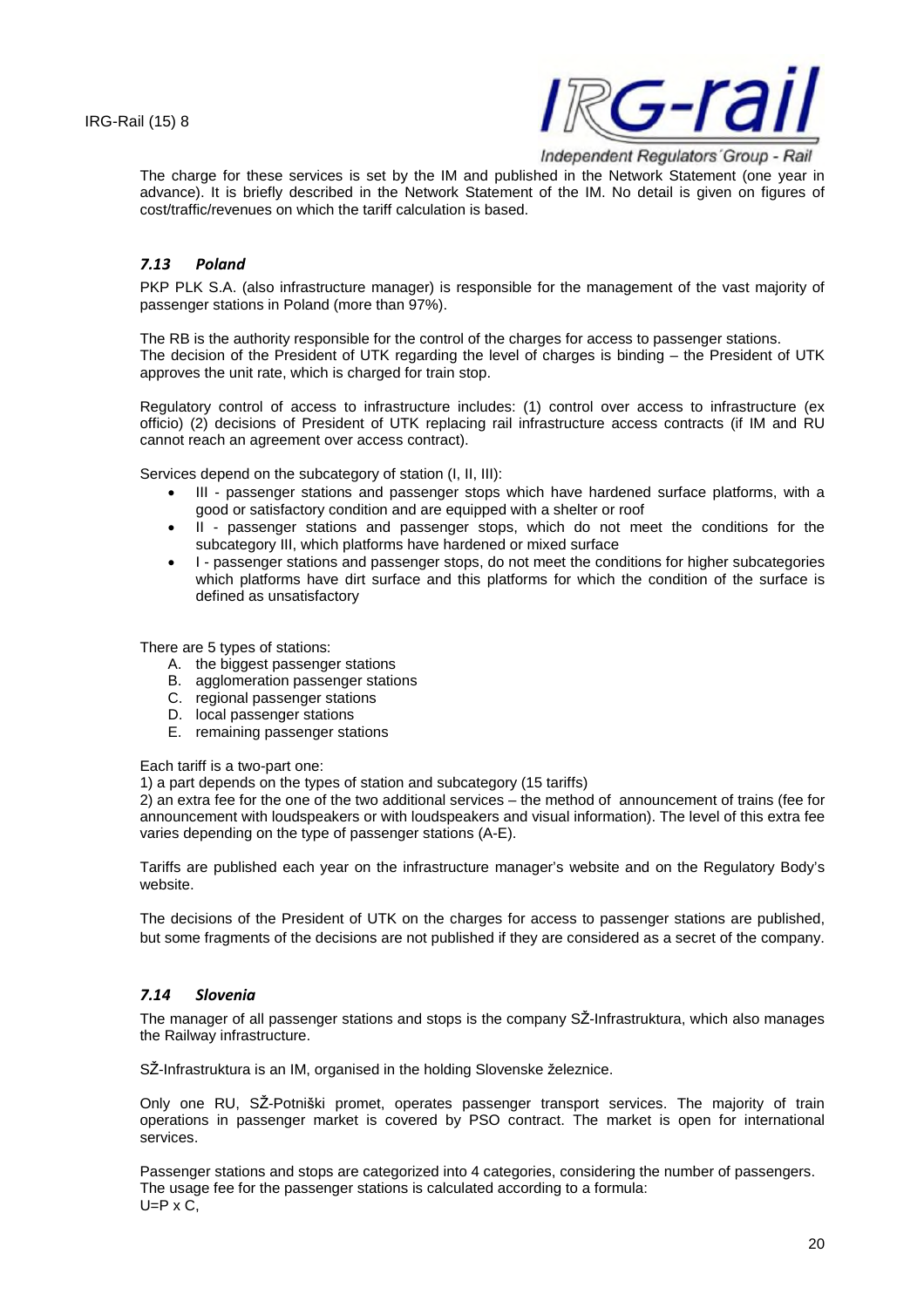

whereas: U= usage fee for passenger stations P=number of stops C=price depending on station's or halt's category

Charging principles are published in Network Statement, but actually, station usage is not charged at the moment.

#### *7.15 Spain*

The manager ADIF, the manager of conventional lines, is the owner and the responsible for the administration of passenger stations in these lines. ADIF Alta Velocidad has the same role but on the management of the high speed railway network and the stations located within it.

As long as the domestic traffic has not been opened to competition, only international traffic serves Spanish stations by different companies than the incumbent (Renfe). The charge is fixed on a €/passenger basis.

The legislation in place differentiates among three types of stations: i) > 500.000 passengers of long distance trips; ii) Any station located in a high speed line or in a capital of a region or having a volume higher than 100.000 passengers; iii) the others. In addition, the charges also vary on the length of the trip of the passenger: i) > 250 km; ii) between 126 and 250 km; iii) between 80 and 125 km and iv) < 80 km. The charges are the following in €/passenger:

|                   | Duración del recorrido/Trayecto |                             |   |  |  |  |
|-------------------|---------------------------------|-----------------------------|---|--|--|--|
| Categoría         |                                 | в                           | c |  |  |  |
|                   | Euros/Viajero                   |                             |   |  |  |  |
|                   |                                 | 1,3385 0,5396 0,2346 0,0816 |   |  |  |  |
| $2^{\frac{1}{2}}$ |                                 | 0,6207 0,3871 0,1760 0,0612 |   |  |  |  |
| 33                |                                 | 0,0469 0,0469 0,0469 0,0204 |   |  |  |  |

CNMC is the regulatory body in Spain and is entitled to provide non-binding opinions on tariffs charged in passenger stations. The new Railway Law, which transposes the Directive 2012/34/EU, has modified this structure and ADIF and ADIF Alta Velocidad have one year to change the current structure to fulfill with the requirements of the new legislation.

#### *7.16 Sweden*

In Sweden, the process of market opening started in 1988 when the Infrastructure Manager (Banverket) was formed and separated from the incumbent (SJ). In 2001 the incumbent was divided into seven companies based on their activity. SJ AB (passenger service), Green Cargo AB (freight service), Jernhusen AB (railway real estate), Euromaint AB and Swemaint AB (maintenance), TraffiCare (cleaning, no longer active) and (IT, immediately bought by the private sector).

Jernhusen owns and manages many of the buildings and service facilities in passenger stations, intermodal terminals and facilities for maintenance. In total Jernhusen owns 43 stations in Sweden, including the stations in the major cities. Jernhusen manages the stations and provides services to all RUs through its subsidiary company Svenska Reseterminaler AB (SRAB), which is a non-profit company. In 2005/2006 SRAB developed a common model for the provision of services in stations, in cooperation with stakeholders on the Swedish rail passenger market. In addition to Jernhusen's stations, the SRAB network includes another 93 train stations; owned by municipalities, private real estate companies or even individuals. The network, of 136 stations, covers the whole country and is open to all RUs.

A few stations mainly for local transports, e.g. in the Stockholm and Gothenburg area, with passenger train stops, are not included in the SRAB-model.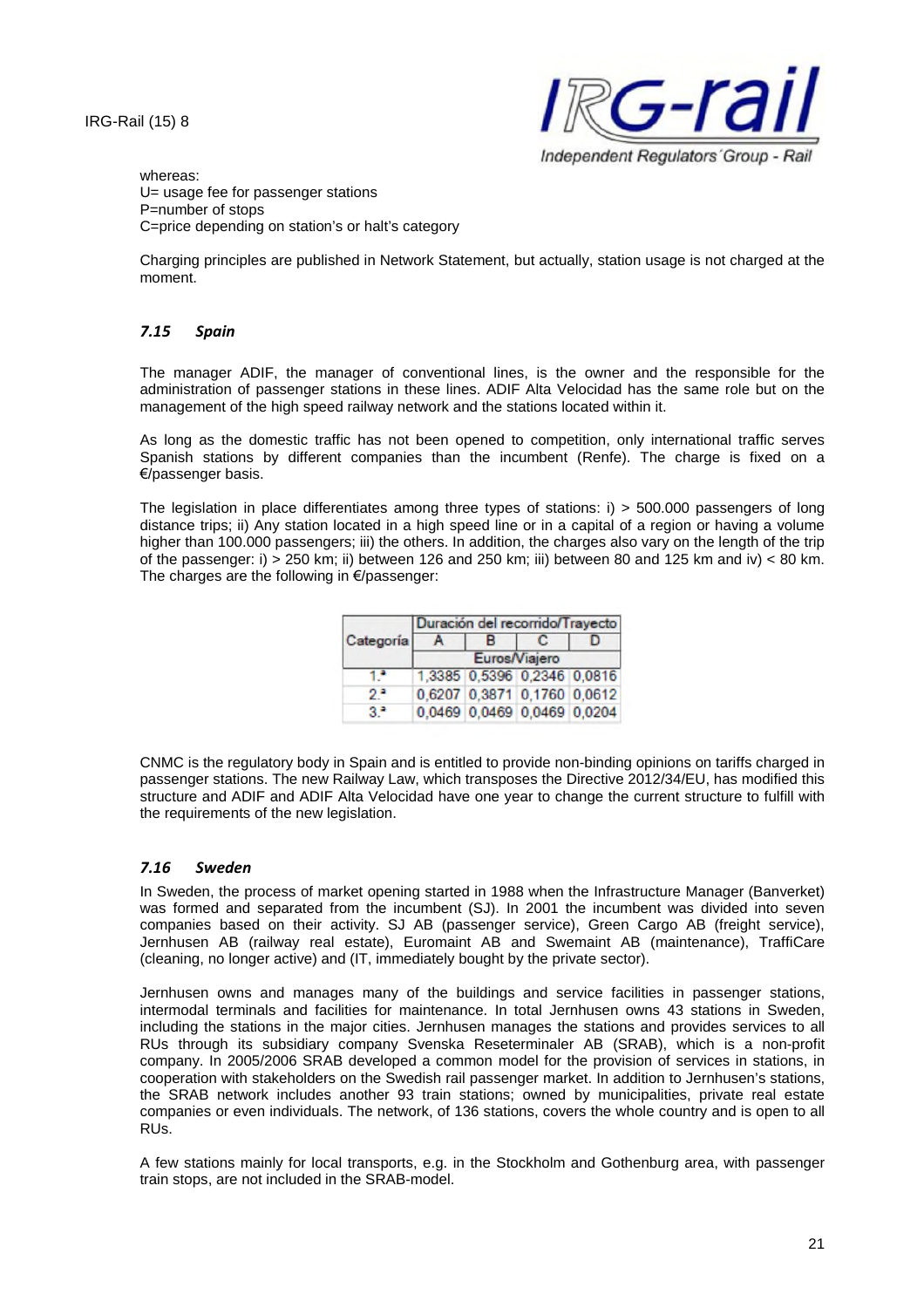

The Swedish Transport Administration (Trafikverket) manages tracks and platforms, but does not provide services at stations. Jernhusen is a state owned real estate company responsible for stations and services within stations.

The market opening started in 1988. Today Sweden has a highly liberalised market for both passenger and freight rail transports. The rail market for domestic passenger traffic was fully opened in October 2010. In 2014, 39 different RUs signed service agreements with SRAB, for regional and national services.

The Swedish Transport Agency (Transportstyrelsen, TS, the RB) may issue decisions on services and the procedure for the provision of services. TS may also issue decisions on obligations for service providers to provide information about charges. TS review compliance of national law and regulations, including charges and non-discriminatory access to services. If TS finds deviations, TS can order responsible parties to make corrections. TS may also impose fines. TS have the powers to withdraw permits from RUs and IMs. TS, however, does not have the powers to overrule decisions made by other parties. TS also settles complaints and disputes regarding passenger stations, within the scope of the Railway Act and pending regulation.

SRAB classifies stations in 6 levels based on; traffic and passenger flows, location and commercial activity (shops, restaurants etc.) The highest level is 0 = main station, e.g. Stockholm. The lowest level is 5 = minor station with few passengers and no commercial activity.

Charging criteria are based on the number of train stops \* weight factor for type of train => RUs share of station charges for the basic service package.

SRAB developed the charging model (services included in the basic service package, weight factors for cost-sharing etc.) in close cooperation with stakeholders on the rail passenger market.

Information on the SRAB model is available on Jernhusen's/SRAB's web page. Charges are based on production cost (cost price). Therefore, the exact cost cannot be published in advance. Previous years' estimates are public. Invoicing is made every third month, according to last year's agreement - until a new agreement is signed. When the new contract is in place surplus or deficits are regulated.

#### *7.17 The United Kingdom*

Network Rail owns the majority of passenger stations in the UK and is responsible for the maintenance, repair and renewal of the assets at the majority of these stations. There is however a group of stations where a train operator has a full maintenance and renewal lease. This occurs where there is a long term lease arrangement between the operator and Network Rail. At such stations the operator (and not Network Rail) is responsible for all maintenance, repair and renewal of the station assets. There are approximately 250 stations where this is the case.

The day to day management and operation of a station can be the responsibility of either Network Rail or a train operating company. There are two categories of stations in the UK – "managed" stations and "franchised" stations. There are 19 "managed" stations and these stations are managed and operated by Network Rail. The rest of the passenger stations are franchised stations, which are normally managed and operated by a RU. In those cases, currently any form of independence between the RU and station management is not required. Free and fair access to stations for other RUs is ensured and enforced by ORR, the RB, through the UK access regime.

Train operators bid for franchises that are awarded by the Department for Transport. These franchises stipulate the stations that the train operators must serve. Each station has a Station Facility Owner that manages and operates the stations. Other train operators (both passenger and freight operators) can call at the station and many stations in the UK are served by multiple RUs. The arrangements for access to stations are regulated by the UK Regulatory Body.

The ORR is the authority responsible for the review/control of charges and the control of access and contract rules at the majority of passenger stations. The only exceptions are the stations where an operator has a full repairing and ensuring lease. At these stations the Department for Transport is responsible for the review/control of charges.

The opinion of ORR regarding the level of regulated charges is binding.